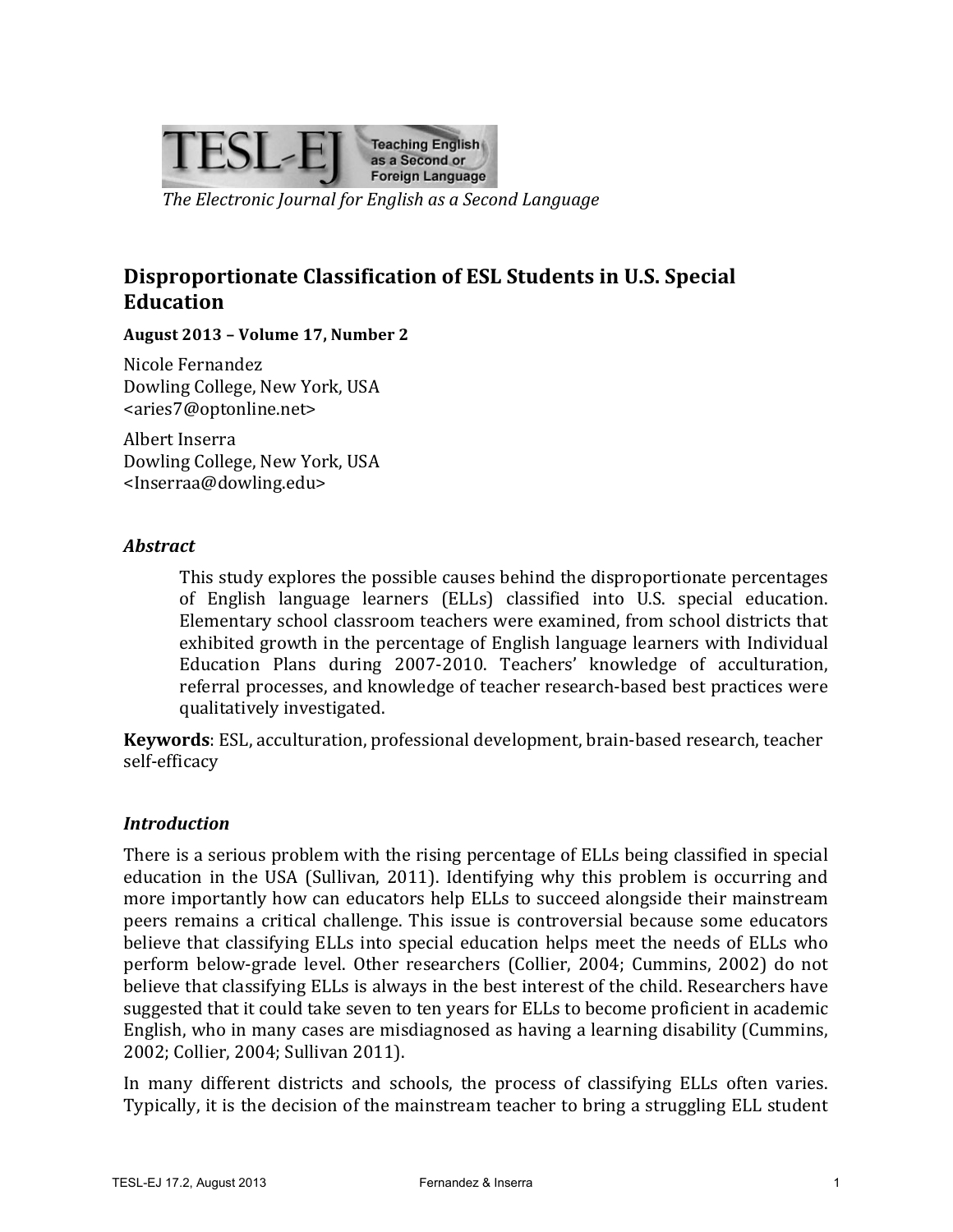to a team of professionals and administrators in their building to discuss a support plan. Such team meetings are also known as Response to Intervention Teams or Instructional Support Teams. At that time, the team determines an intervention plan based on the teacher's recommendation. Depending on the school, the child and the team, some teams may decide to complete a full bilingual evaluation. Other schools might implement academic reading or math interventions.

If the team agrees to complete a full bilingual evaluation, another challenge arises. The person administering the bilingual evaluation might not have the background to accurately interpret the results of the assessments. Additionally, ELLs who are not proficient in their native language or not literate in their native language might perform poorly on the bilingual assessments. Hence, the results of the assessment are often skewed to appear that a child has a learning disability when in fact the child is still in the process of acquiring a second language (Kohnert, Yim, Nett, Kan, & Duran, 2005). According to Kohnert et al. (2005), the person completing the assessment with the bilingual child must remember that the way the assessment is conducted will affect the results. The lack of adequate testing materials and other resources makes the task more difficult.

Collier  $(2004)$  describes acculturation as the process of acquiring English while maintaining the dominant language. ELLs are considered acculturated when a child is fluent in their native language and has adapted to the new culture. According to Collier, bilingual assessments should be carefully considered before completing a screening for special education services and the child's acculturation needs to be taken into account. Collier has suggested that ELLs should not be evaluated for at least three years in order to determine if they are struggling due to lack of acculturation or due to a learning disability. Collier recommends filling out an acculturation assessment prior to referring ELLs to special education to help determine accurate intervention plans for them.

Nonetheless, there are times that an ELL may need specialized instruction because of a specific learning disability. A rising concern of ELLs in special education (Sullivan, 1998) is that classifying ELLs into special education occurs much more often that it possibly should. It is often difficult for educators to between distinguish students who truly have learning disabilities from students who fail for other reasons, such as limited English proficiency. Students learning English are often disadvantaged because of the plethora of inaccurate assessments and a lack of trained teachers who are trained to distinguish the difference between language and disabilities (Ortiz, 2001).

#### *Conceptual Rationale*

The overrepresentation of ELLs assigned to special education services in U.S. schools may influence the quality of education in this country in the future. In the United States, the general education population grew by  $7.2\%$  to 49.5 million students in schools today. The English language learner population has grown from 3.5 million to 5.3 million, or by more than 51 percent in the past decade (National Clearing House for ELLs, 2011).

The dropout rates for English language learners are 15-20% higher than the overall number of non-English language learners. This lack of academic success is also the cause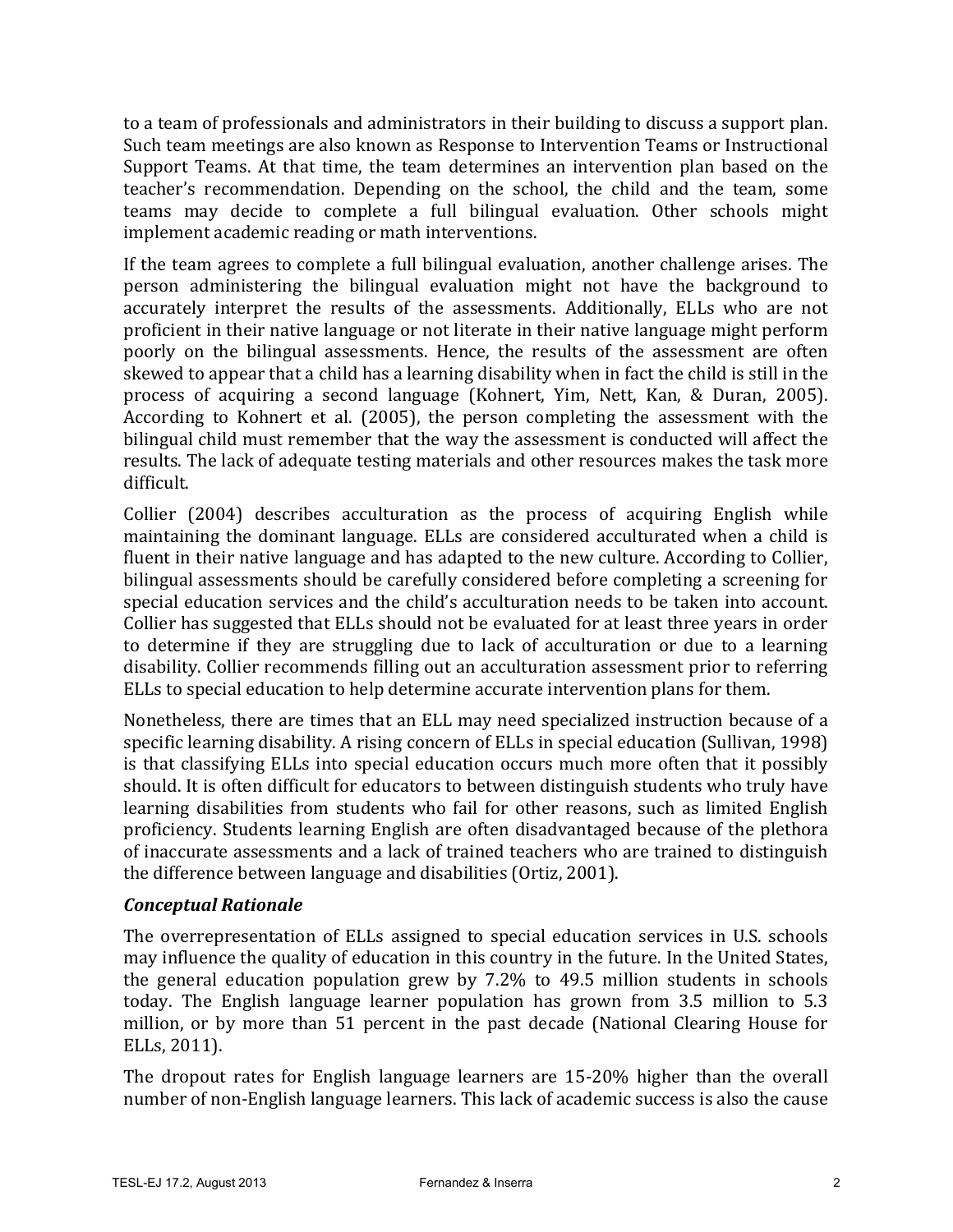for referrals of English language learners to special education, which does not increase the rate of ELLs who graduate. Artiles and Ortiz (2002) suggest that English language learners with the least amount of language support are most likely to be referred to special education and less likely to graduate with a high school diploma. ELLs who receive all of their instruction in English were almost three times as likely to be in special education as those who receive some native language support. It can be inferred from this data that instructional programs implemented in schools could the decrease the amount of ELLs in special education programs.

ELLs throughout the state of New York are currently more likely than native English speaking peers to be placed in special education. These students are being labeled as learning disabled or speech and language impaired and are less likely to be placed in the least restrictive environment (Sullivan, 2011). The Individual Disability Education Act, reinstated in 2004, sought to protect the rights of students and place them in an environment that maximizes learning for all (All Kinds of Minds, 2008). Collier and Thomas (2004) believe that the problem with the federal legislation is the widespread idea that ELLs should be on grade level in English in three years. State mandated test scores in English underestimate the true achievements of ELLs (Collier & Thomas, 2004). Students who have only been in the U.S. for two years take state assessments and may not able to perform well. Some students have not had the opportunity to learn to read and write in English language long enough in order to perform well on the mandated state tests given in English and not in their native language. As a result, the scores do not validate their true understanding and academic progress (Collier  $&$ Thomas, 2004). The need for a clearer understanding of the factors that educators must consider prior to referring an ELLs for Special education is evident by the overrepresentation of ELLs currently labeled with learning disabilities (Case & Taylor, 2005).

Orfield and Lee (2007) reveal that Latinos are the largest minority group in public schools and they are increasing at a greater rate than any other ethnic group. They go on to state that Latinos will out-number native English speaking peers by 2050 (Orfield  $&$ Lee, 2007). Their data suggest that Latino groups are being inadequately identified for special education, which will lead to greater challenges later (Albers, Hoffman,  $\&$ Lundahl, 2009). Additionally, schools have a limited number of ESL teachers. ELLs spend the majority of their schooling with mainstream teachers who are not certified in ESL and have little to no training on how to support ELLs. The fact that ELLs are spending the majority of their day with teachers who are not trained on how to meet their needs, coupled with the high demand to pass state assessment, may lead to serious problems for English Language Learners.

Artiles et al. (2005) found that ELLs who are labeled as special education students increased from fifth grade and continued to increase into secondary school. These researchers suggested that the rise was due to a lack of language support services as students progressed through grades, stating that students with less native language support were more likely to be served in special education. Additionally, Sullivan (2011) reported a significant rise in the number of these ELLs being classified as learning disabled or speech impaired more often than native English speaking peers.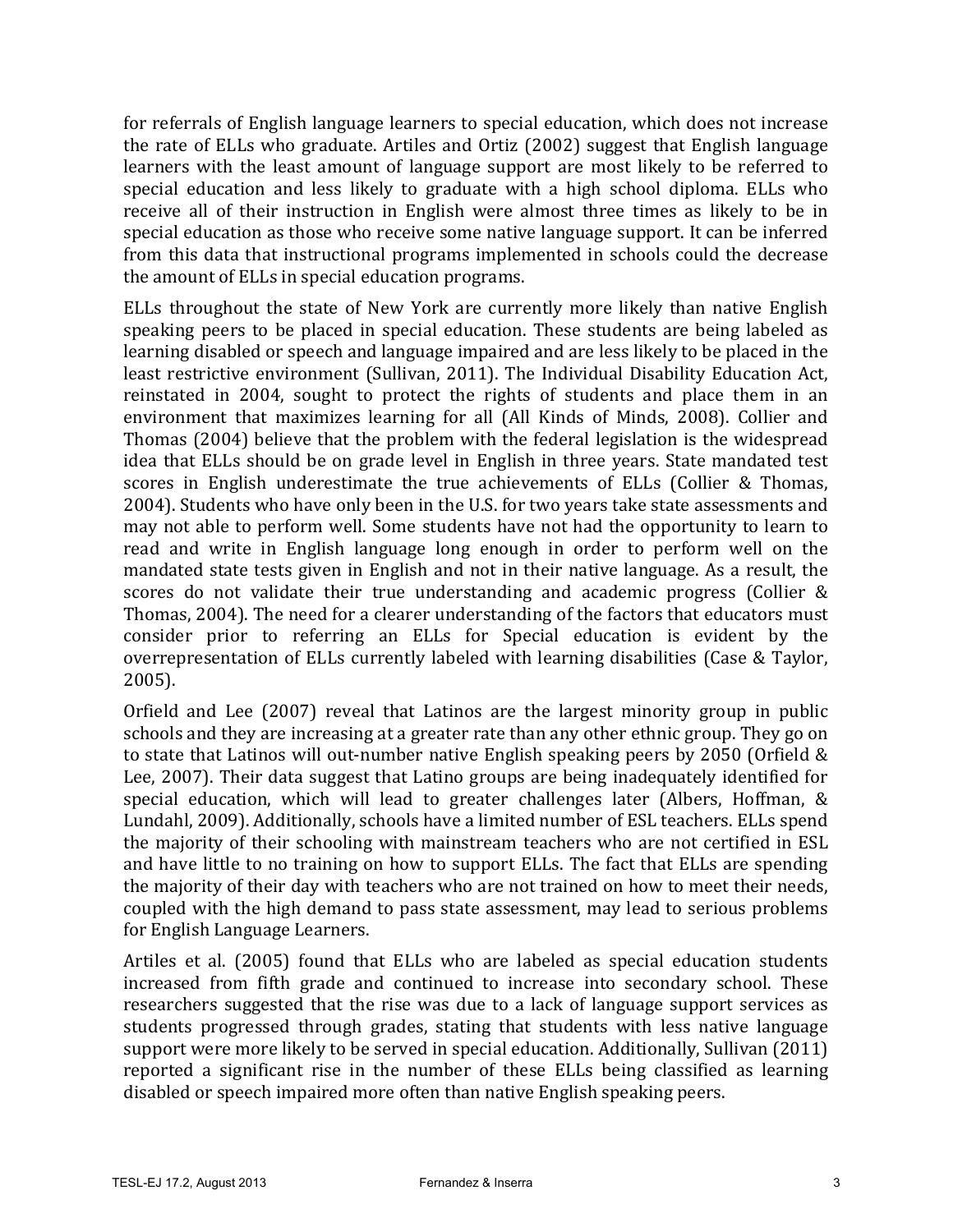Sullivan (2011) suggests that understanding the underlying issues regarding the disproportionate numbers of ELLs in special education requires an examination of current practices and routines, an openness to explore new and innovative ways of defining educational practices, and the development of programs not previously considered. It requires a commitment to utilize only effective practices and abandon those that are ineffective. Sullivan suggests that classifying ELLs with learning disabilities because of their inability to perform in school will not help ELLs succeed.

In times of economic difficulty for education and the mandate to demonstrate educational progress for all subgroups as required in the U.S. educational mandate known as *No Child Left Behind* (NCLB), the need to ensure quality practice models and programs is instrumental in meeting new state guidelines. Many referrals to special education result in students who might need other kinds of academic support. The disproportionate percentage of ELLs in special education prohibits them from receiving the more appropriate services they need to make academic progress (Collier, 1999; Samson & Lesaux, 1999).

Cummins  $(1997)$ , Krashen  $(1981)$ , and McGlothin  $(1997)$  suggest that a lack of understanding of second language acquisition by mainstream teachers might influence the high number of referrals of ELLs to special education classes. Special education protocols are another dimension in determining the number of ELLs classified into special education (Collier, 1987; Rinaldi & Samson, 2008; Sanchez et al., 2010).

A teacher's use of brain-based research (as described by Lombardi, Caine and Caine & Levine) or research based-teacher practices in teaching ELLs can draw upon multicultural strategies, learning styles, and diverse needs in order to reach all ELLs (Lombardi, 2008). Brain-based research that informs instructional practices helped meet the needs of diverse learners (Caine & Caine, 1997; Levine, 2002; Sousa, 2006). Levine  $(2002)$  describes the eight dimensions as attention, memory, language, neuromotor function, spatial-temporal ordering, sequential ordering and social cognition.

In addition, teachers' understanding and use of research based-best practices, acculturation, and response to intervention might contribute to better suitable strategies they could use to meet the needs of ELLs.

### *The Study*

The objective of this study was to identify themes, patterns and discrepancies between teachers' use of research-based teacher best practices, knowledge of student acculturation, and referral processes in schools exhibiting growth of English language learners with Individual Education Plans (IEPs) in K-5 schools. This study was guided by the following question: How did teachers respond to the concern for the increasing number of ELLs being classified to into special education? Teachers from schools exhibiting growth of ELLs classified in special education were interviewed.

### *Setting*

Four different K-5 schools on Long Island, New York were chosen from a purposeful sample. Schools reporting a population of 50 ELLs in the district to a maximum of 100 ELLs in a district were selected to participate in this study. Schools were selected based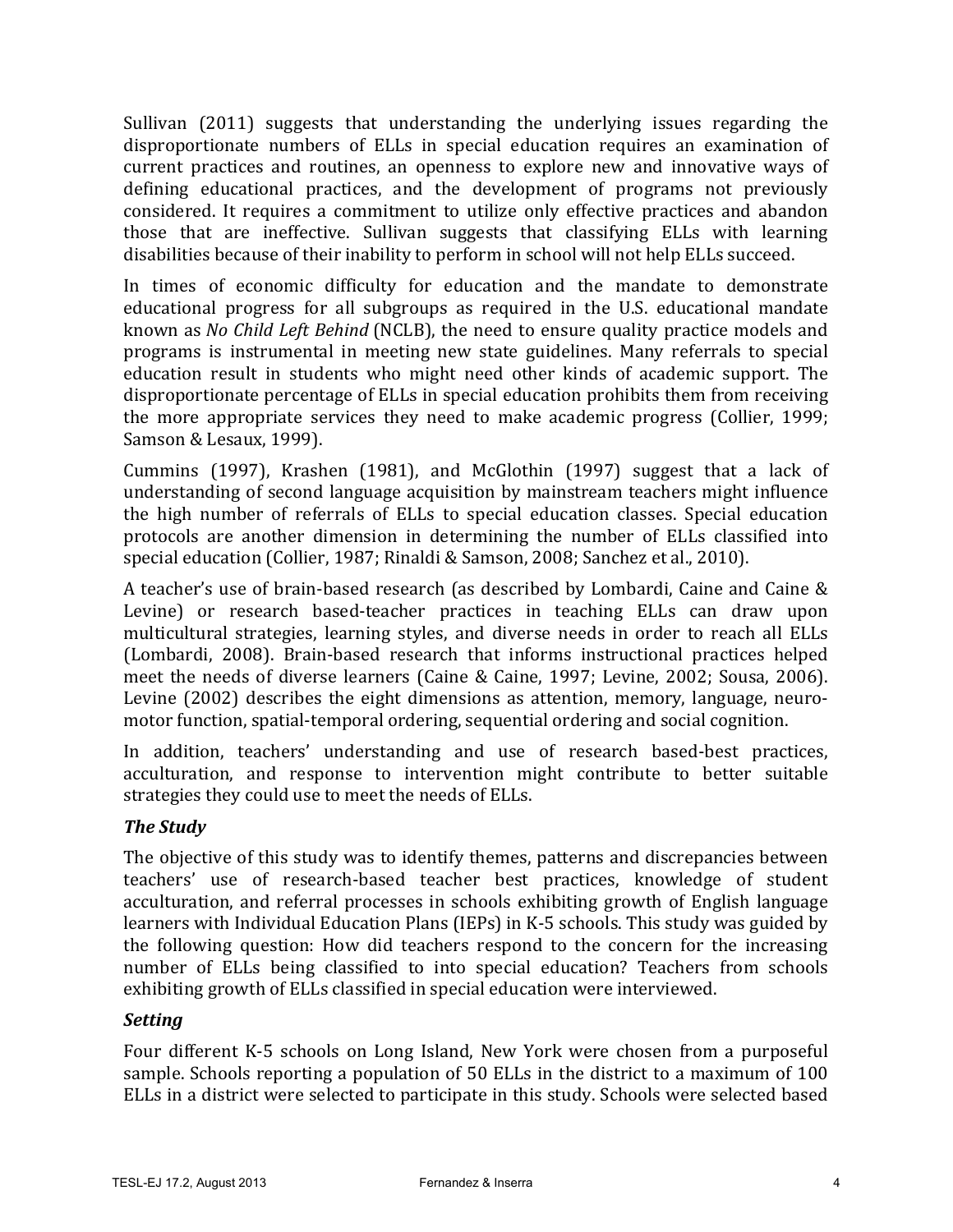upon similar pullout approach models used to teach ELLs. The administrators who were contacted from these schools were revealed through key informants in each of the buildings. Using New York State Report Cards, four schools were chosen that exhibited a growth in the percentage of ELLs with Individual Education Plans during 2007-2010.

### *Selection of Participants*

Three classroom teachers from four different schools on Long Island were chosen from a purposeful sampling strategy (Patton, 1990) to participate in this study. Twelve K-5 mainstream classroom teachers who have had ELLs in their regular education classroom since 2007 were selected for face-to-face interviews. Administrators who were the key informants were contacted from each of the four schools that recruited three teachers from each of their schools to participate in the study. Table 3.1 describes the setting of the study.

| <b>Type of</b><br><b>School</b> | <b>School</b><br>Population | <b>Percent of English</b><br><b>Language Learners</b> | <b>Teachers</b> |
|---------------------------------|-----------------------------|-------------------------------------------------------|-----------------|
| School A                        | 791                         | 2.9%                                                  | 3               |
| School B                        | 801                         | 2.6%                                                  | 3               |
| School C                        | 491                         | 7.7%                                                  | 2               |
| School D                        | 791                         | 2.0%                                                  | 4               |

**Table 1. Percentages of ELLs in Schools**

# *Data Collection*

A multiple case study design was used (Yin, 2003) to investigate events and their causes. As interviews progressed, themes, patterns, and discrepancies emerged based on teachers' knowledge of acculturation, professional development, brain-based research, and teacher self-efficacy.

Teachers were contacted by phone and were asked to participate in this study. In the initial conversations, teachers received information about the study. The primary data collection method consisted of digitally recorded individual face-to-face interviews. Notes were taken during the interview and follow up questions with elaboration and clarification probes guided the data collection process. Permission was obtained to tape the interview to ensure accuracy of the study.

### Interview Protocol

Semi-structured, open-ended interview questions were used to obtain data about the commonalities and differences between teachers from schools with percentage growth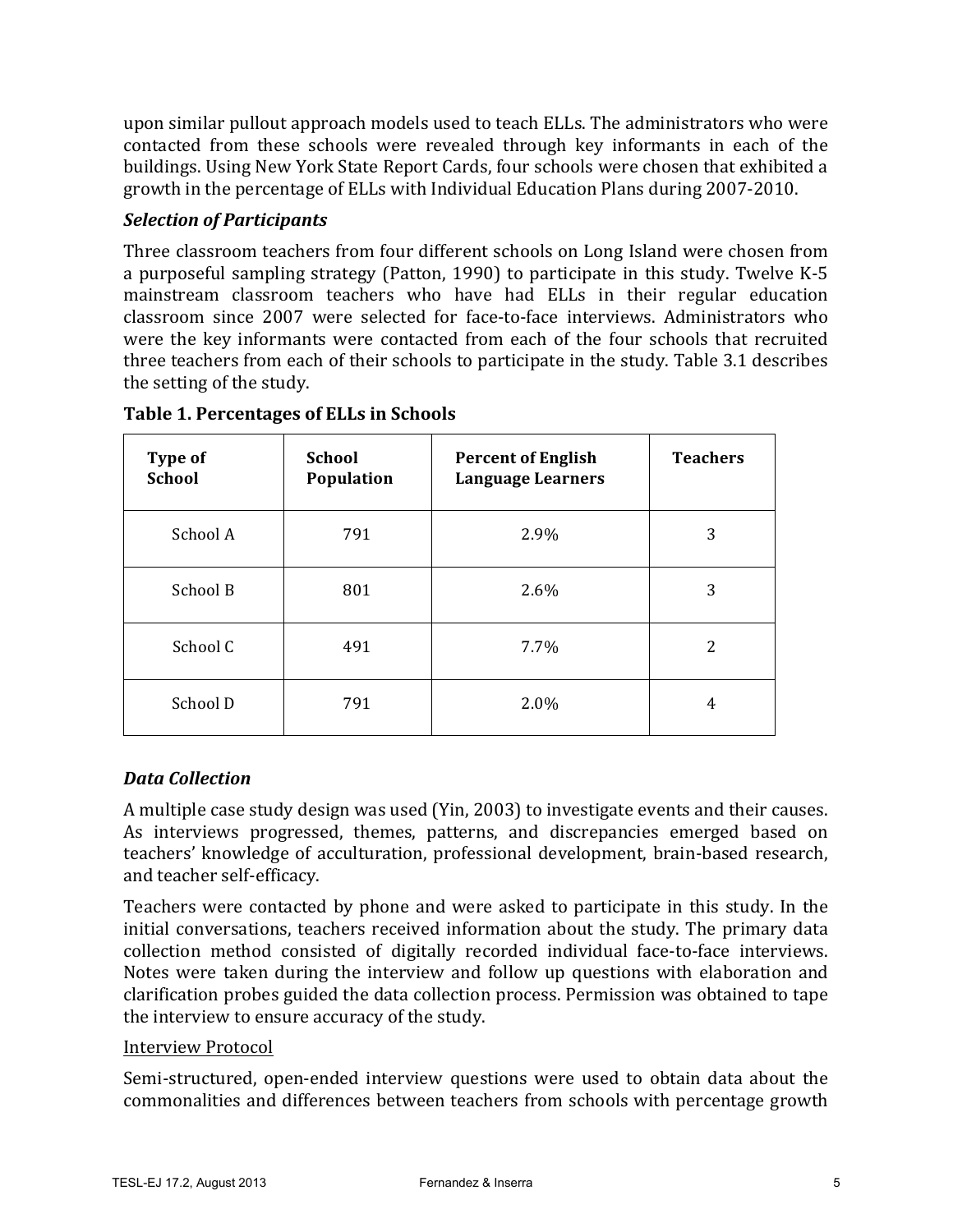of ELLs with IEPs. The interview protocol consisted of approximately ten questions. Forty minutes were allotted for each interview.

The primary protocol questions addressed the methods for referring ELLs for special education. In addition, teachers were asked about how they met the needs of less acculturated ELLs. They were also asked about their reported understanding of the eight dimensions of learning as described by Levine (2002): attention, memory, language, neuro-motor function, spatial-temporal ordering, sequential ordering, social cognition, and higher-order cognition.

### *Content Validity*

Prior to conducting the actual study, a pilot study was used to test the interview protocol, and data collection methods. The pilot study was conducted with two mainstream teachers who had ELLs in their classrooms. The participants responded to the semi-structured interview questions. A review of data from this pilot study determined that no changes in the interview protocol were necessary and the protocol would be acceptable for use during the actual interviews.

#### *Data Analysis*

The data analysis was conducted using the constant comparative method (Strauss, 1987; Strauss & Corbin, 1994). After each interview, summarized notes were read, key findings were highlighted, initial thoughts and questions were recorded, and areas that needed further clarification were identified. Each new interview was compared to the previous ones for commonalities and differences; earlier interviews were reanalyzed when new data were found. Multiple case studies were analyzed from earlier interviews before scheduling and conducting others. Their analytic process influenced the emphasis of certain questions throughout the interview. Responses from teachers were analyzed and compared to find themes, patterns, and discrepancies that emerged throughout each of the interviews.

To minimize any misinterpretations, accuracy of the data description and analysis were addressed using verbatim transcripts to recheck for findings and monitor for common themes, patterns, and discrepancies. A second evaluator trained in qualitative content analysis was employed to verify the validity and reliability of the interpretations of the data. An audit trail was used to record the steps taken from the start of the research project to the development and reporting of the findings.

### *Findings*

Findings from this study support the many reasons for the rising percentage of ELLs with IEPs found in scholarly literature. Hawkins (2008), Karabenick, Clemens, and Noda  $(2004)$ , Levine  $(2002)$ , and Rinaldi  $(2005)$  discussed the lack of classroom teacher training given to teachers, inconsistent Response to Intervention plans and lack of research-based teacher best practices when working with ELLs as possible reasons for the high percent growth of ELLs in IEPs. Two particular findings, including the need for classroom teachers to be trained on how ELLs acquire a second language and behaviors associated with learning a second language, are consistent with the research (Artiles et al., 2010; Collier, 2002).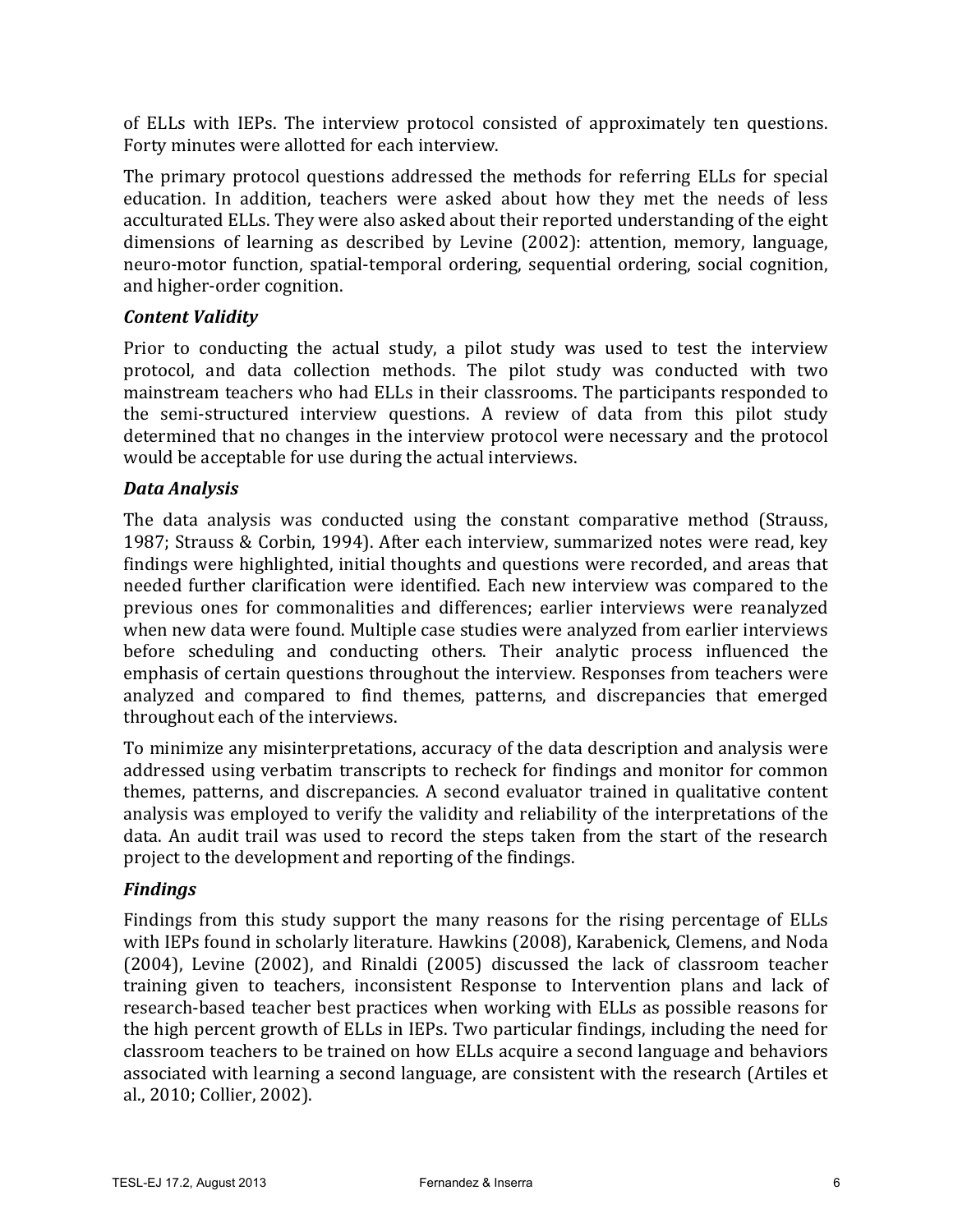In addition, careful consideration of when and how ELLs are evaluated should be considered. It should also be noted that it is very difficult to decipher if an ELL has a language disability or a language deficit. All ELLs should be screened and evaluated on a case-by-case basis in order to make the most accurate recommendation for ELLs. All mainstream teachers that were interviewed were extremely empathetic to the many challenges that ELLs face throughout the day in school and at home. Teachers reported that many ELLs did not have the support of their parents to reinforce skills taught in school. Although teachers felt empathy towards their students and wanted to do what was best for them academically, they did not always know what or how to proceed to help ELLs succeed. In fact, most teachers felt that special education was in ELL students' best interest.

Deming (1982) implies that the problem is not with the students or the teachers, but rather with the educational system. According to Deming, 94% of the root cause of all problems can be found and attributed to the system and only  $6\%$  to individuals. This means when problems occur, educators should decide how the school system needs to change in order to help rectify the ongoing problem that is happening in many schools. In schools that are not able to provide sufficient bilingual programs, administrators might want to provide support and training to mainstream teachers who teach ELLs.

The following themes emerged during the teacher interviews: acculturation, professional development, protocols for referring English language learners to special education, and research-based teacher best practices.

#### Acculturation

Interview data indicate that all the teachers interviewed were not aware of how acculturation plays a role in English language learners being classified as special education students. Language acquisition is a key component of how much an ELL becomes acculturated. This component was not understood by mainstream teachers and may have contributed to teachers quickly referring ELLs to special education. At no fault to the mainstream teacher, many teachers had no training and no background on how ELLs acquire a second language or how long it takes for an ELL to acquire English. Teachers were unaware of the development of second language acquisition and were not familiar with how to tell the difference between ELLs who were struggling academically in the classroom because of acculturation and ELLs who had a learning disability. It is very difficult to distinguish the difference between a disability and a language deficit. Understanding the child's background, knowing if he/she is proficient in the native language, and useful assessments that monitor progress is important to evaluate when deciding if an ELL needs additional support.

Teachers had very limited background knowledge of their students. They did not know when their students came to this country or how much academic language their students understood in their native language. Teachers described ELLs who were struggling academically as having attention difficulties and learning disabilities. Many teachers indicated that the ELLs who were struggling with learning could not focus on the task and the lesson during class. Students may have a wealth of social language and may appear to understand English but they may not understand academic language.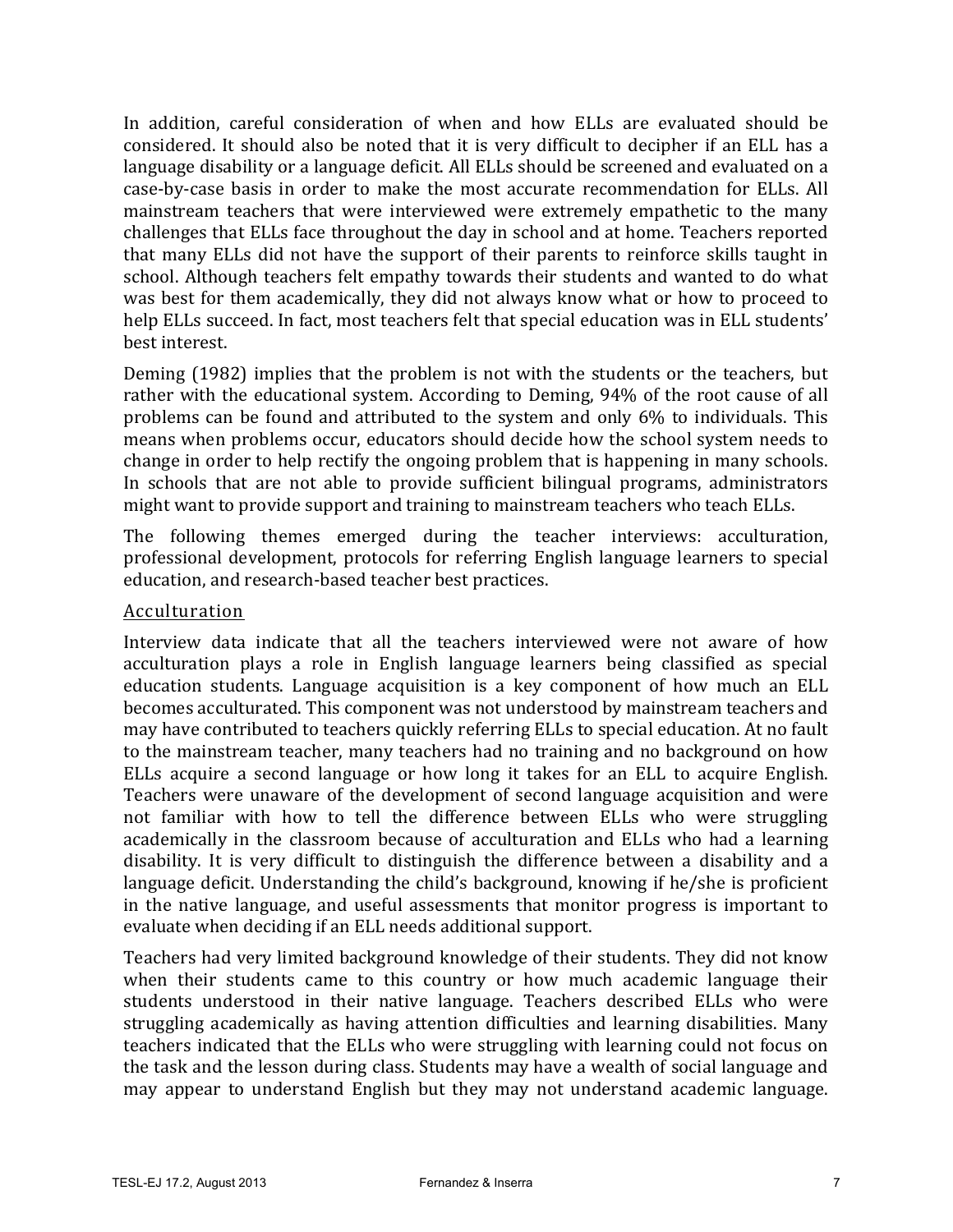This lack of academic language proficiency could lead to ELLs misbehaving, failing to complete their work, and not being able to perform academically at grade level.

Teachers did not have training or background knowledge about the differences between social language and academic language to help them understand how students who are not acculturated may exhibit attention deficits and have trouble retaining and understanding content. The literature suggests that it takes between five to seven years to fully acquire academic language (Cummins, 2002). Cummins has also noted that it could possibly take seven to ten years for ELLs to fully acquire academic language when they are not proficient in their native language. ELLs in this study were being referred sooner than seven years, and in some cases, within the first year of school, which is not recommended by many researchers (Cummins, 2002; Collier, 2004).

In addition, teachers interviewed had either never heard of or used an acculturation screening during the pre-referral process. Teachers were also asked if they filled out any paperwork referring to the background of ELLs prior to completing paperwork for classification. Teachers did not know how long students have been in the country or if they were born in the country. It was mentioned repeatedly by teachers that they have had students who were in this country for less than a year, and had made referrals for ELLs to special education early on in their schooling. Not only were teachers not aware of the term "acculturation", but most of the teachers were also unaware of how that might influence a students learning in the classroom. Teachers were not familiar with how long it takes children to acquire language or any other variables related to acculturation.

Students exhibiting attention difficulties were discussed consistently by teachers. Some teachers associated an ELL's inability to attend to a particular task as an indicator that a child might need to be referred to special education. The following response came from a teacher who referred a child for special education without knowing if his difficulties were related to acculturation. This child was born in another country and had only been in school for one to two years. Throughout this article, the (I) will refer to the Interviewer and the  $(T)$  will refer to the Teacher:

*T7: Yes...I referred a little boy from Russia... He is the one that it became evident... or attentional…there were a lot more academic needs….He ended up joining a different type of class for a while...* 

*T7:* He came here late... Like he didn't start the school year with us... And I can't *remember how late the school year was... but I am going to say he was probably here* 6 months...and then it became evident that it was not only academics it was behavioral. He could not attend to anything. He was all over the place.

*T7: He spoke mostly Russian and there were a lot of behaviors... you know he* started to learn the language but he could not attend to any task.

According to Collier (2004) and Cummins (2002) there are many stages of acculturation when a child is learning new academic language and is in a new setting. Not behaving and not attending to the task at hand is typical for beginner ELLs who just has just arrived in the U.S. from another country. In some cases, ELLs who first begin school go through a silent period and do not speak at all during the first year of school. Each ELL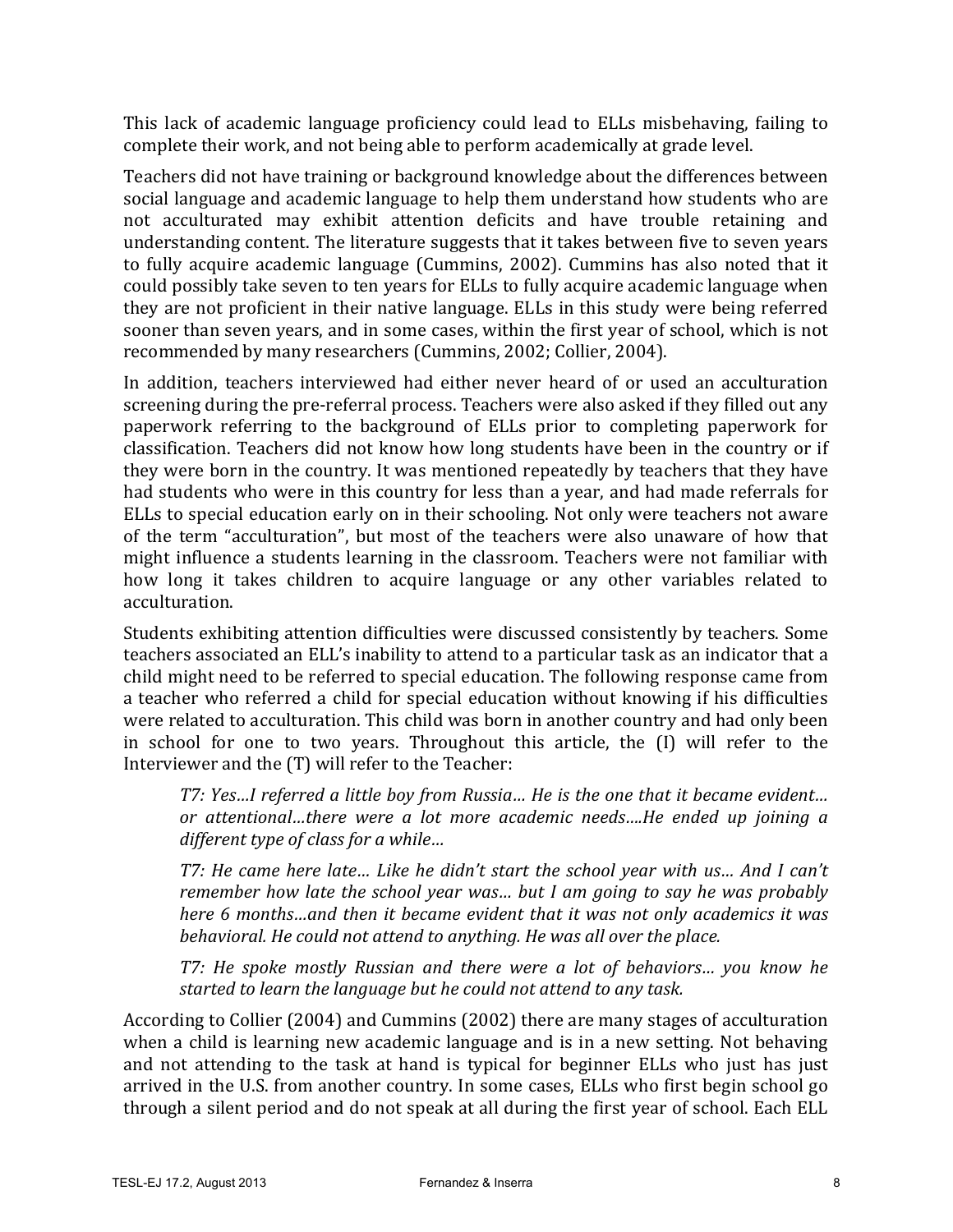reacts differently when starting school; however, these are typical behaviors associated with a child's lack of English proficiency. ELLs who are have difficulty with attention will often have academic difficulties, which could possibly be a sign of not being acculturated. Researchers suggest that ELLs will outgrow these behaviors as they develop English proficiency and are able to understand more in their classroom. The following statement is a teacher describing how she referred a child based on an inability to attend to a task:

*T11: I had one child once. He was an advanced ESL student and my Instructional Support* Team was wondering if he had a learning disability problem or a *hyperactivity problem.* We started the referral process at the end of Kindergarten *so that when he went to first grade they can identify the learning issues... He was identified and placed in special education. His academics were consistent but he* was also all over the place...It was attentional...

Discrepancies emerged in Teacher Four's statements, who realized that the inability to attend to the task was a result of a cultural barrier. This teacher viewed her student's inability to attend as a cultural difference, which is how a student learning a new language typically behaves when he or she begins at a new school. She was from a different school with low percentage growth of ELLs with IEPs. The following is her response about a child that was having difficulties with attention.

*T4: The younger brother who did not have much schooling in Japan. He was very hyperactive and had behavioral problems. He did not know how to behave in school. He needed time to adjust being in a new school.* 

Although this teacher was not fully aware of acculturation and had never filled out an acculturation screening, she was aware of some of the characteristics that might be associated with a child who is from another country. She was able to identify that this child from Japan was behaving inappropriately in school because of his acculturation difficulties. Likewise, she realized the older brother who had schooling in Japan came to school, and was extremely disciplined because of the school culture in which he was trained. Teacher Four recognized that students who behaved differently were not exhibiting academic disabilities; rather, these students may have had different cultural norms. Some students might be accustomed to being in school and would have a clearer understanding of on how to behave in class.

Another pattern that emerged when discussing acculturation was language acquisition, which included two main components. The first was the lack of teacher knowledge about second language and acquisition and the second was the lack of teacher understanding regarding the differences between social and academic language development of ELLs.

Teacher 2 described a limited understanding of language acquisition.

*T2:* But I do feel that a lot of ESL kids coming up also have learning disabilities and *processing and things like that. It is much harder to get them services because they give them so much time to learn the language even though they could have been taught English since they were born. Sometimes to get them what they need is hard. Sometimes they don't need ESL they need resource room and that is much harder.*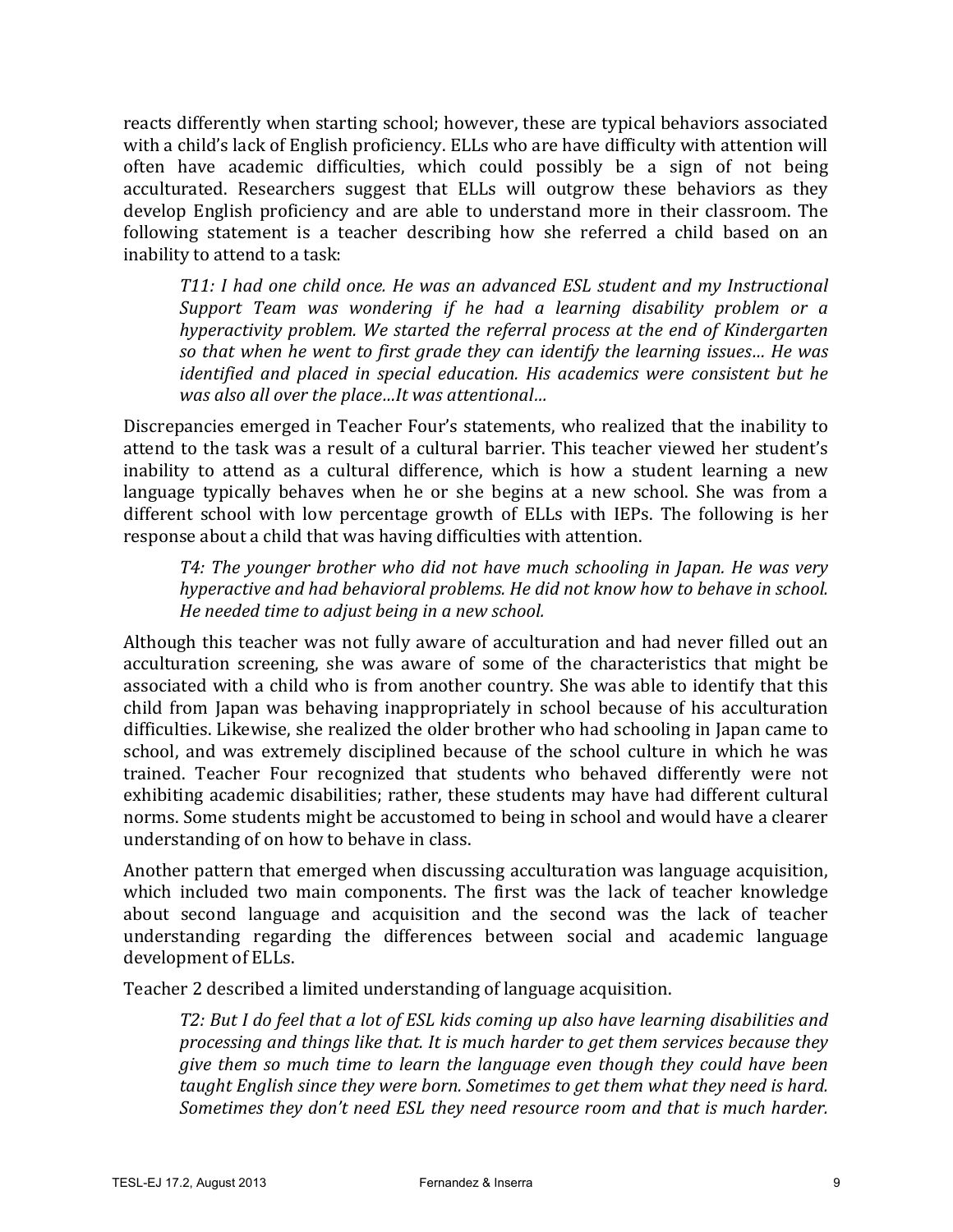*Especially* when they are boys and a minority and they are having ESL. That is the *challenge.*

#### *T2: Because it is not language they understand. They can't read and write.*

This teacher reported referring a child for special education when in actuality, learning how to read and write in English often takes longer than the speaking component, which Cummins (1984) refers to as Cognitive Academic Language Proficiency (CALP). Cummins (1984) states that even if a child is proficient in their social language, it does not mean that they are or should be proficient with academic language. Academic language takes longer for students to acquire and includes listening, speaking, reading, and writing. Training teachers on the four development stages of second language acquisition and how students acquire language would be beneficial for mainstream teachers.

Collier (2004) discussed the different dimensions of culture shock that ELLs experience as they are becoming acculturated. Behaviors including distractibility, heightened anxiety, and/or a lack of initiative to learn English might be exhibited as culture shock. Collier highlighted the importance of teachers to understand how their ELLs learn best and how much background knowledge a student has in their native language as a means to helping ELLs in the classroom. Collier recommended that in order for teachers to distinguish between acculturation and a learning disability, teachers should fill out an acculturation screening and understand how much language the student actually knows in his/her native language and in English. It is important for teachers to understand the different factors that could influence learning a second language and proceed with caution.

Discrepancies emerged from Teacher Eleven's statement. This teacher, unlike the rest of the teachers, understood the differences between an ELL's social and academic language. She was the only teacher to determine that ELLs typically develop social playground language faster than academic language. She was aware of how ELLs develop their social language much faster than academic language. She reported, "They catch on quick. They catch on verbally a lot quicker than they will for reading." This teacher did not refer ELLs very often to special education and understood the importance for an ELL to be given sufficient time to develop English proficiency before submitting a request for classification.

These findings are consistent with literature that suggests that a lack of teacher training on acculturation could possibly lead to pre-mature referrals of ELLs (Collier, 2004). Teachers who have background knowledge about how ELLs acquire a second language and understand the dimensions of acculturation will be better prepared to meet the needs of ELLs and make more informed decisions before referring ELLs to special education (Collier, 2004).

It is often difficult for mainstream teachers without training to decide if a child needs either additional support services or more time to acquire a second language. Seven to ten years, as the research suggests, is a long time to wait before giving ELLs additional language support services if they actually have a learning disability. Mainstream teachers are faced with the challenge of deciding if an ELL needs extra support. As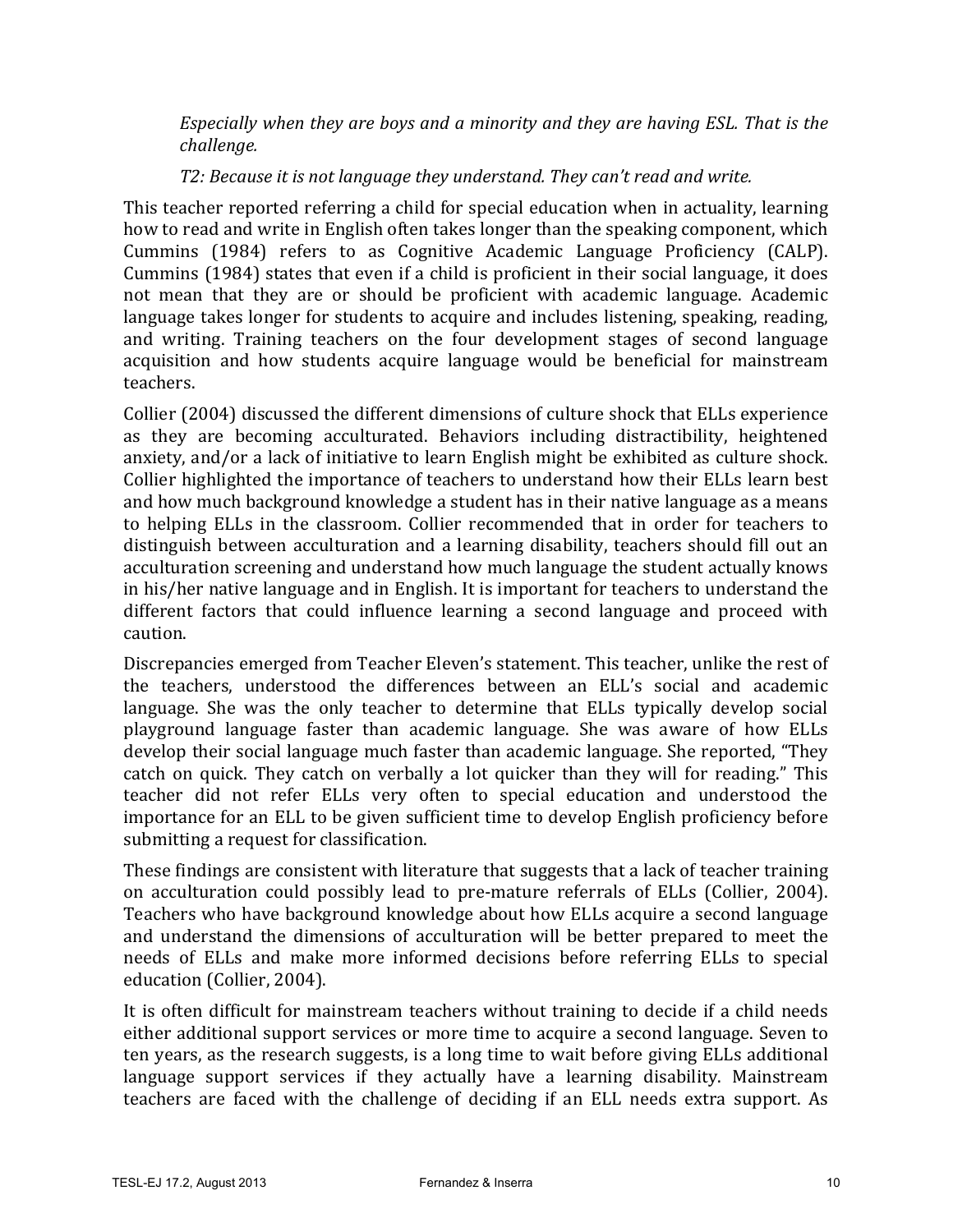children move up the grade levels in school, the challenge for teachers increases. Students who struggle academically while in the process of acquiring English language skills can appear to be experiencing a language disability, when in fact they are just going through the process of acquiring a second language (National Association for Bilingual Education, 2002). Providing mainstream teachers with more background on how ELLs learn could provide mainstream teachers with more strategies and tools to help ELLs in the classroom prior to starting the referral process.

The goal is not to refrain from ever giving remedial services or to never classify students; rather, it is to cautiously evaluate all variables before referring ELLs. There is no single test that clearly tells if an ELL has a learning disability; however, we do know that the problem of an increasing percent of ELLs in special education does exist. Educators must be aware of the problem and prioritize students' needs.

Findings of this study suggest that teachers and support staff should become familiar with the beliefs, values, and educational practices of ELLs in order to make informed decisions about referring them to special education. Understanding the cultural differences of individual students is essential for effective teaching to take place. Teachers who have not had training working with students from diverse populations, or teachers who are not familiar with acculturation, may misunderstand the educational needs of ELLs.

#### Professional Development

A major finding from this study is that 11 out of the 12 mainstream teachers were never trained or given any information on second language acquisition or effective practices when working with English language learners in their classrooms. The lack of professional development in these schools is a possible cause for the increasing percentage of ELLs being classified. All the classroom teachers interviewed in the study have been working with ELLs in their classrooms for a minimum of seven years. The administrators in these districts had never sought to train teachers to help meet the needs of their ELLs who were struggling academically. The following are excerpts from teachers on their desire to be trained.

*I:* Do you think training on how to work with ELLs would be helpful? *T8: Of course…but I have to pay for it…if I have to have the cluster of ESL students in* my class I think the district should send me. I don't speak Spanish and learning *extra strategies would definitely be helpful. Every year I have one or two ELLs that I struggle with helping to make progress.* 

*T10: No...None and I think it is a crime...because it is not a huge portion but I would* say...Between 10-20 percent of our population is either ESL or comes from a *bilingual house.* So I would say... having a population without a voice little gets *done for them. I try to be that advocate for them but ultimately the district doesn't care* what I say anyway... I mean they care about the people who are breathing *down their neck. Unfortunately parents of English Language Learners do not know any better.*

One teacher recalled a time when she was trained on strategies to meet the needs of ELLs. She taught 4th grade and had received training to help utilize strategies during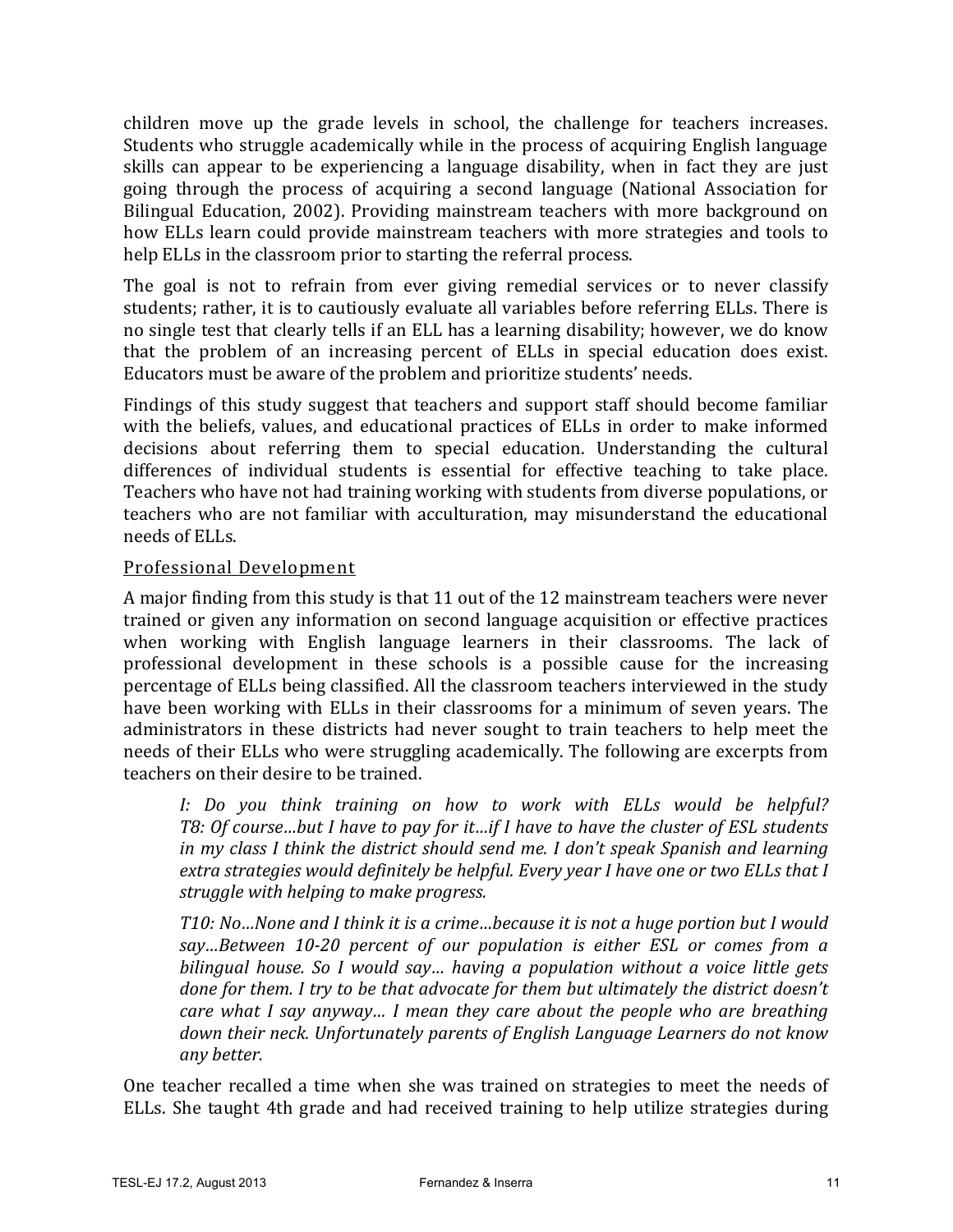whole class instruction. She learned strategies to implement in her classroom that would help ELLs acquire English. The training only taught about strategies that could be used while she was teaching, but she did not learn about how students acquire language, how long it takes to acquire a second language, or specific behaviors and learning difficulties that are associated with students learning a second language. This teacher with ESL training still referred ELLs to special education multiple times. She further explained that one of her students was adopted and believed that without classification, this child would not be successful taking the fourth grade state assessments. She believed that extra modifications were necessary for this student to be successful on the New York State assessment. The reason for her last referral was the same. She believed her student would do better with modifications if she were classified. These teachers provided as many strategies as they could on their own but ultimately felt that providing additional services was in the best interest of the child. When ELLs are struggling and are so much lower than the mainstream peers, it seems feasible to refer ELLs for additional services rather than let them struggle in the classroom.

There is a need for mainstream teachers to be trained on all aspects of acculturation along with understanding the difference between acculturation versus assimilation. Acculturation is the change of an individual, group, or people, by adapting to traits from another culture or an amalgamation of cultures because of prolonged contact (Collier, 1994). Assimilation refers to the process whereby a minority group gradually adapts to the customs and attitudes of the prevailing culture and customs (Collier, 1994). This study suggests that teachers' understanding of acculturation might lead to mainstream teachers referring ELLs less frequently to special education. This also suggests that schools do not have enough ESL-certified teachers, so mainstream teachers end up using special education as a remedy to help close the achievement gap of ELLs. Most ESL students are pulled out of class a few hours a week and tutored by the ESL certified instructor, and the rest of the day they are with the mainstream teachers who have little or no professional development or training.

#### Protocols for Referring English Language Learners to Special Education

Throughout the interview process in this study, teachers identified their procedures for classifying ELLs. The procedures for classification were consistent. All the teachers initially had to fill out paperwork and bring the paperwork to the Instructional Support Teams (IST) in their schools. The teams were made up of similar people consisting of administrators, teachers and school psychologists. In all the schools, teachers were required to gather a significant amount of quantitative data for the team in order for them to make decisions to meet the needs of ELLs. It was found in this study that Instructional Support Teams in some schools initiated additional support services as a response to intervention more frequently than other schools, as noted by the teachers in these schools. These findings suggested that with additional support services, English language learners performed academically better on school-wide assessments and reading benchmarks. ELLs were less likely to be referred to special education with the additional support services from academic intervention services.

Some teachers in the study stated that they were not aware of what the Response to Intervention Plan (RTI) existed in their schools, even though they knew there was a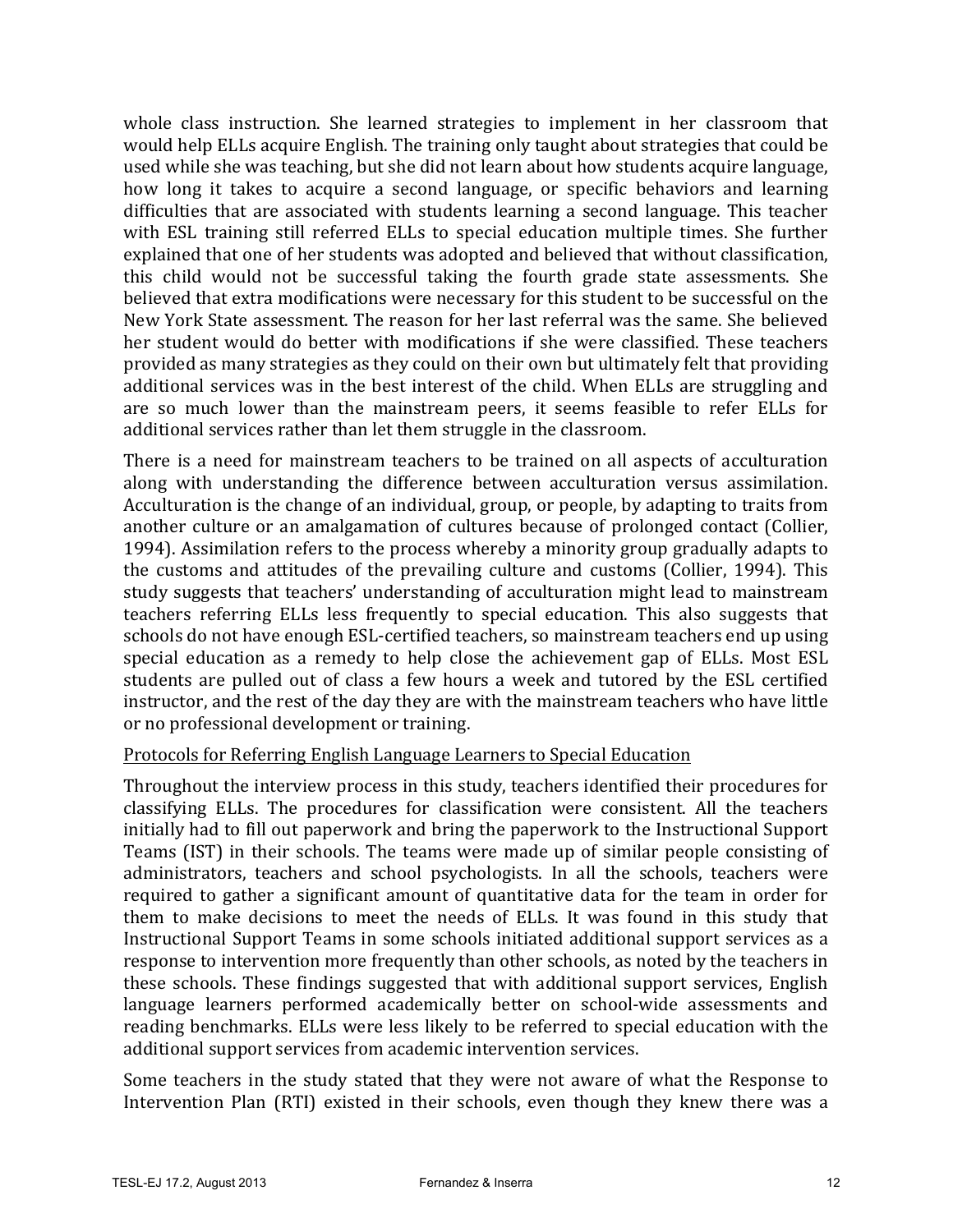plan. Teachers admitted that they were not prepared to work with this population of students, nor had they acquired any effective strategies for meeting the needs of ELLs. Additionally, classroom teachers felt that they were not given effective strategies on how to work with ELLs in the classroom. In fact, teachers admitted to going to the IST with their concerns for their ELLs, but when asked to implement additional interventions in the classroom before coming back to the IST, teachers admitted that they continued to implement the same strategies they had already been using. Teachers stated that they did not have the resources necessary to implement any different strategies after the initial meeting. A few teachers also stated that they did not know any additional services to implement. Their instructional support team would suggest making sure they read with ELLs more often. However, there are only so many hours in the day. Teachers found it difficult to find extra time to work with their ELLs in small groups when they had other students that also needed their attention. Eventually, after six or more weeks with no change in the academic performance of students, teachers returned to IST for further recommendations.

Most teachers admitted that although they have a RTI plan in place at their school, they had never been trained and were not aware of what is expected of them as the classroom teacher. Teachers reported hearing the term when they brought a student to IST but did not really know any additional strategies that could be implemented as part of the plan.

T4: They are actually starting in Kindergarten and first grade so I don't know...they *are doing aims on the web but that is about all I know.* 

T5: Yes... but I don't know what it is...only that it is much more difficult to get services...Now it is documentation and documentation.

When asked about the RTI plan in their school, teachers consistently reported that the intervention was "Just Me." Teachers indicated that they believed they were the only ones responsible for helping struggling learners, and reported that they pulled struggling learners into small groups, differentiated work, and invited ELLs for homework help. They also indicated that recently, it was more difficult for students to get identified for special education than in previous years. Classroom teachers felt that the administrators in their buildings expected the classroom teacher to provide intervention strategies in the classroom before referring a child for any further services. It was reported from teachers that when they went to IST about a child, most teams discussed implementing a response to intervention plan in their classroom. However, teachers were not aware of any additional strategies that could be implemented in their classroom because they believed they already were implementing all the strategies they knew of to help struggling ELLs. Teachers were already modifying assignments, inviting them to extra help and working with ELLs in small groups frequently throughout the day. The following is an excerpt from a teacher stating that she implements all the strategies she knows before she even goes to IST in hopes that she can just get her student classified the first time she goes to the team meeting.

T6: First I will bring her to IST... and then they will say wait 6 weeks and implement *some strategies…*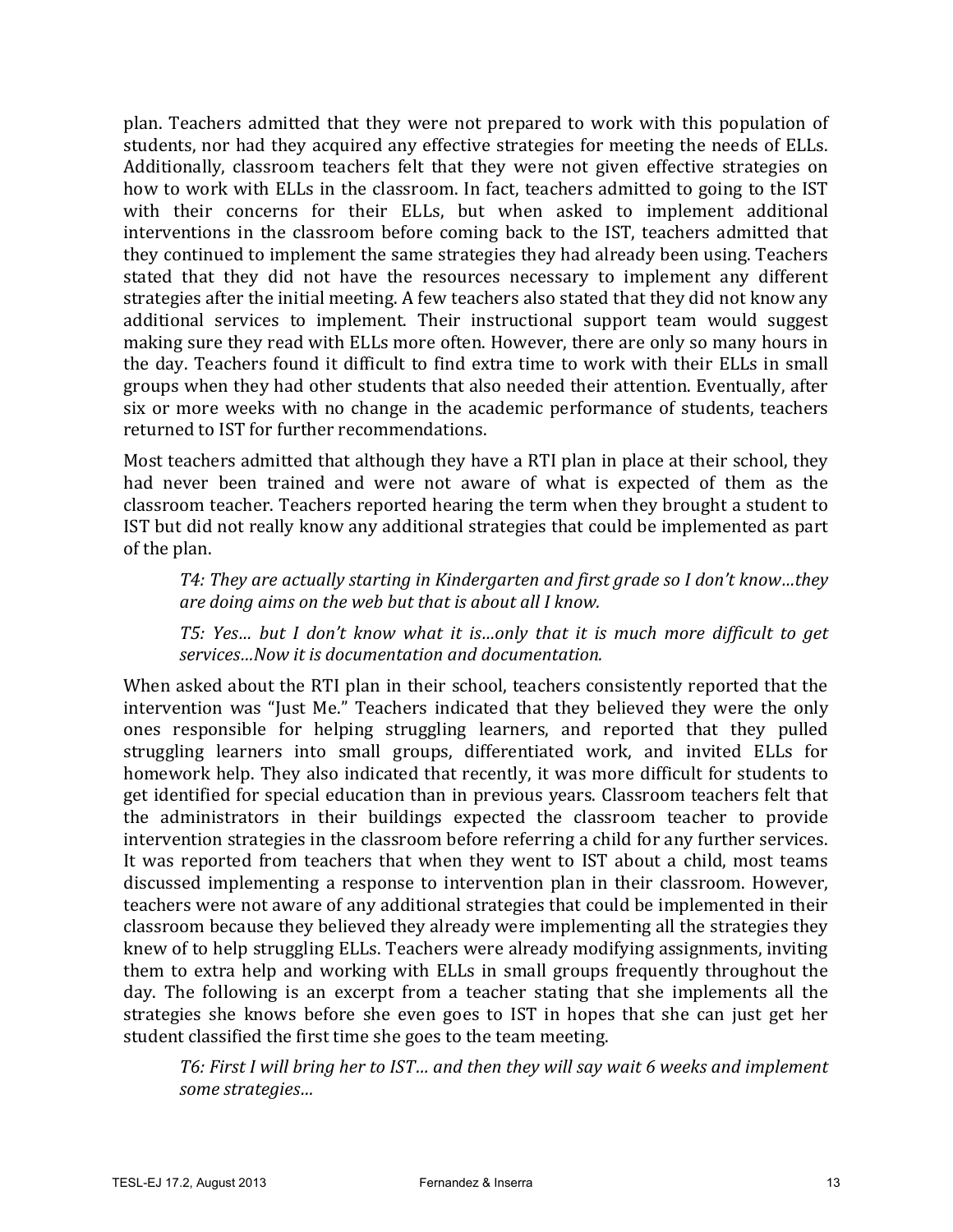T6: Well I am trying to say that I am doing all of the strategies before I even get *there...* but just in terms of making sure she is here for extra help... giving her *manipulatives... and give her less homework that she can complete on her own...so I can say I am already doing the RTI.* 

T6: They started that whole business here...it is just a lot more that we are already *doing in our classrooms.* So when I go I say I am already doing those strategies.

Teachers indicated that when they have an English language learner who is struggling in their classrooms that child would be brought to the IST. Despite being told to implement additional intervention strategies in the classroom, teachers would continue to work with the ELL in their classrooms and utilize the same strategies they already had tried. Classroom teachers were not trained or given any other additional strategies to use with ELLs other than what they already knew. The classroom teacher was responsible for implementing new intervention strategies without proper professional development. After the classroom teacher returned to the IST for a second time, the team would likely initiate reading, math, or speech services for that child or decide to give a fully bilingual evaluation that often leads to special education. In addition, ESL services and/or any other additional interventions that could be made by the classroom teacher were continued. As a result of administrative regulations in some schools, some teachers were told not to refer ELLs right away and give them time to adjust. It was up to the mainstream teacher and ESL teacher to provide the additional intervention.

Nine out of the twelve teachers reported not knowing any additional strategies to work with ELLs and felt that is was "Just Me" when working with ELLs struggling academically. Teachers stated that professional development or training would be helpful in order to meet the needs of ELLs in their class. It would be beneficial for the teachers to understand why the administrative regulations are in place and to make sure that an ELL is not denied services that are truly needed. Other bilingual evaluations might need to be put in place to help make accurate decisions on the needs of these ELLs. Based on the findings from this study, teachers clearly do not have the support from their district to help ELLs be successful in the classroom.

Teachers Eight, Nine, Eleven and Twelve brought their ELLs to IST three times, collected the necessary quantitative data, and still could not get reading or math services for ESL students because they were already receiving ESL services. These teachers expressed negative feelings towards not having services for their students, and they believed it was something that their students really needed. Ultimately, these students were identified in special education. Teachers not know any effective strategies for working with ELLs, and were not receiving any additional support from anyone else in their school. The teachers who did not give additional support services to ELLs eventually recommended ELLs for special education.

Sanchez et al. (2010) found that although there were some variations with pre-referral practices, referral processes were similar across districts because of the mandates prescribed in IDEA 2004. However, even with the similarities, different districts varied as to when to initiate the referral process according to how long ELLs had been in school. Some teachers described that their IST preferred the teacher wait at least one to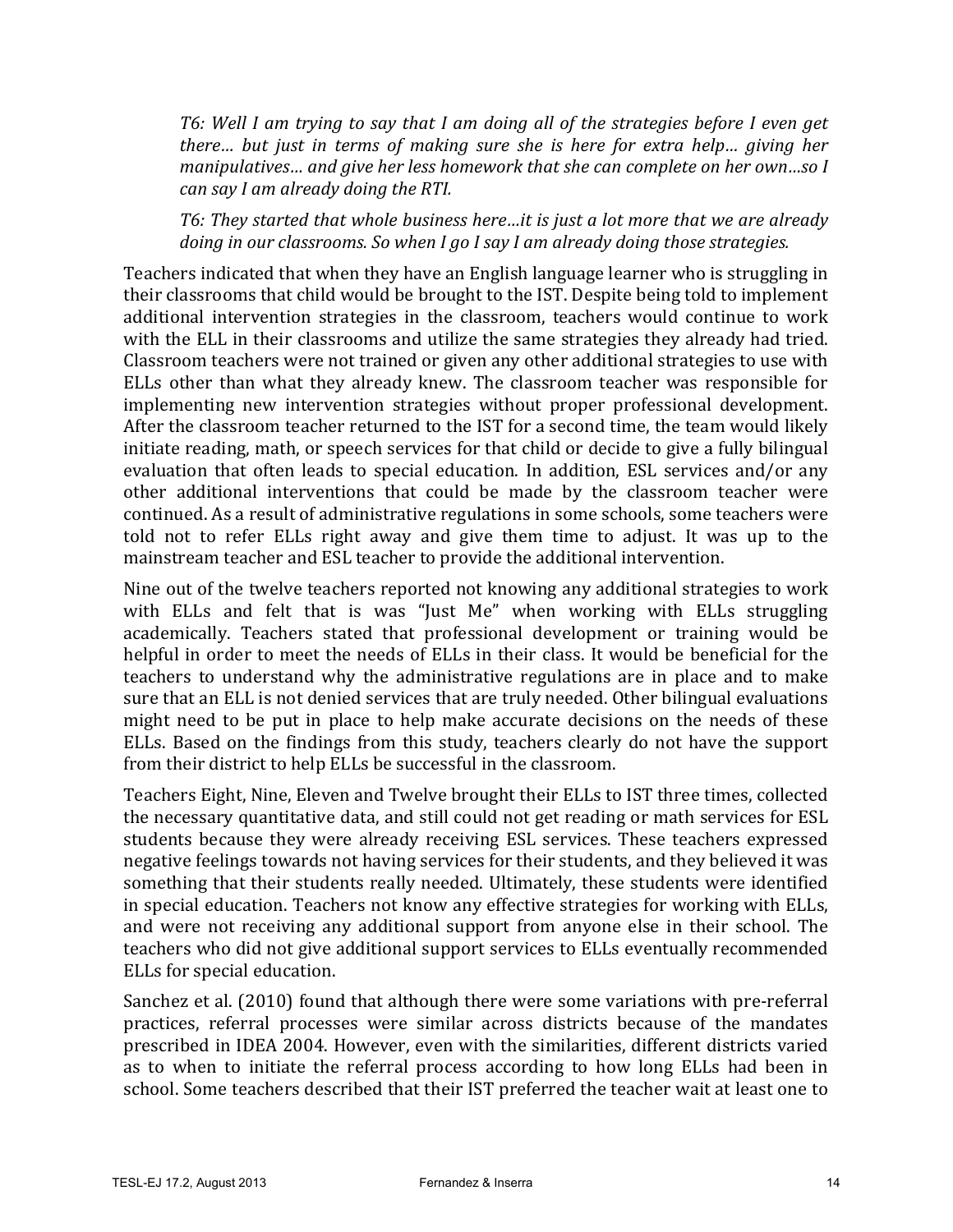two years before referring an ELL, while other teachers described their IST as preferring to refer an ELL as soon as they see that they are struggling academically regardless of how long they have been in school. Some schools wanted to refer ELLs quickly, while other schools waited much longer before initiating referrals.

Sanchez et al. (2010) noted that teachers often jump too quickly to bring ELLs to IST, believing that ELLs who are struggling academically are learning disabled. These teachers did not know any other effective strategies for meeting the needs of ELLs in the classroom. Teachers who referred ELLs quickly would rather classify ELLs at an early age than implement effective strategies in the classroom first. Sanchez et al. (2010) also noted that some districts provided additional support services where others did not.

The findings of Sanchez et al.  $(2010)$  are consistent with the findings of this study that indicated teachers are referring ELLs too quickly to special education, rather than implementing effective strategies. There is currently insufficient professional development and understanding of the differences in the cultural backgrounds of students among teachers in these schools.

There is also evidence from the current study that there are inconsistent methods for evaluating the needs of ELLs. We can conclude that the use of bilingual evaluations should be used more often in order to help administrators make informed decisions. Bilingual evaluations for English language learners who actually have severe learning disabilities are useful tools to be used in order for ELLs to receive early intervention when there is a true disability. It is important to carefully evaluate and interpret the results of bilingual evaluations in order to correctly identify the English language learners who might perform poorly on evaluations because they do not have strong language skills in their own native language. Using bilingual evaluations and interpreting the results cautiously are necessary during the classification process.

#### Research Based-Best Practices

This study suggests that teachers who possessed some awareness of how ELLs learn implemented teacher best practices which utilize the eight dimensions of learning as described by Levine (2002). Teachers were asked specific questions pertaining to each of the eight dimensions. If teachers were not aware of the terminology the questions were rephrased and asked how they help ELLs master specific skills that pertain to the eight dimensions.

Although some teachers were not always familiar with the terminology there were teachers who implemented research-based teacher best practices consistently in the classroom and were more aware of how to meet the needs of ELLs. These teachers provided small group instruction more often throughout the day, and utilized more modalities to help students retain new information, such as utilizing technology, playing games, and peer support. Teachers' who were aware that ELLs often had a difficult time with memory, understood the importance of implementing different strategies to help students retain information such as giving student a multiplication table during math if a child struggles with memorizing math facts. Understanding all the dimensions of brain-based research would be useful for teachers to understand how ELLs learn in order to and help them in all areas and all learning difficulties.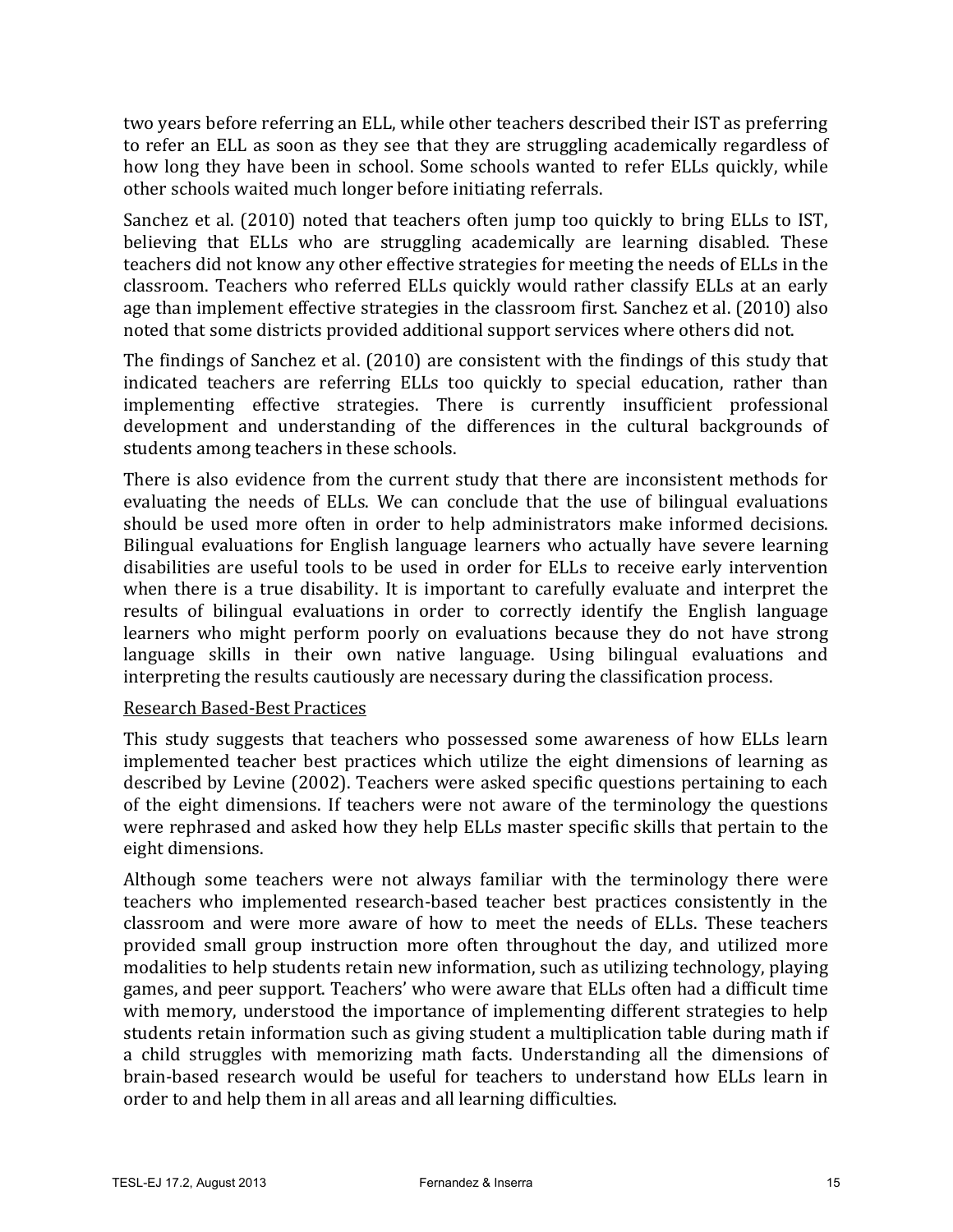Ten out of the twelve teachers were not aware of dimensions such as sequential ordering, spatial ordering, higher-order cognition and social cognition, and how they are major contributing factors in how ELLs acquire language. Sequential ordering deals with giving multiple step directions to children. Spatial-temporal ordering refers to how information is presented visually and as a whole to help students remember new information. Higher order cognition refers to asking high thought provoking questions to help ELLs think beyond the easier questions. Social cognition involves having students work cooperatively in groups to help develop thinking skills, and is a more student-directed teaching method. When questions were redirected and specific skills were asked regarding these dimensions, teachers did not implement any of these strategies related to these dimensions. These teachers did not implement many sequencing activities, rarely used visual guides when giving sequential directions and used few cooperative groups lesson in the classroom. These teachers also stated that it was difficult to ask higher-order questions because ELLs really did not understand the questions. ELLs who have weaknesses in one of these areas might exhibit considerable academic difficulties in the classroom. This does not necessarily constitute a learning disability, but rather an area that needs more improvement.

Implications from this study reveal that if these teachers had training and understood why they were utilizing those strategies in the classroom, they would be able to utilize them more efficiently in the classroom and have a better understanding of how ELLs learn before making a recommendation for special education. These findings suggest that further understanding of research-based teacher best practices would provide a more consistent approach to teaching ELLs.

It can be suggested from this study that teachers who have an understanding of research-based teacher best practices and a solid understanding of the eight dimensions implemented best teaching practices more effectively and consistently in their classroom. Teachers who understand all dimensions of brain-based research were more likely to understand how ELLs learn, and were less likely to refer ELLs to special education.

This study is consistent with the findings from the literature. Teacher research-based best practices could be an effective response to intervention for ELLs by classroom teachers (Lombardi, 2004). The literature details several studies (Sousa, 1998; Levine,  $2002$ ; Lombardi, 2004) that suggest various strategies on how understanding the eight dimensions of learning could help meet the needs of ELLs. Additionally, Collier (1995), who has countless articles and research in the field of students acquiring second language, believes that one of the most essential components of teaching ELLs is collaborative interaction, in which meaning is rooted in the center of the learning experience during peer interactions. This strategy of peer collaboration is consistent with findings from brain-based-research in the dimension of social cognition.

Caine and Caine  $(1994)$  and later Levine  $(2002)$  created a framework on how the brain functions and discussed the different dimensions of the brain that can be particularly helpful to English language learners as they acquire a second language. Levine sought to help educators understand how the brain is uniquely wired, and explained that no student enters school and wants to fail. He described eight dimensions of the brain: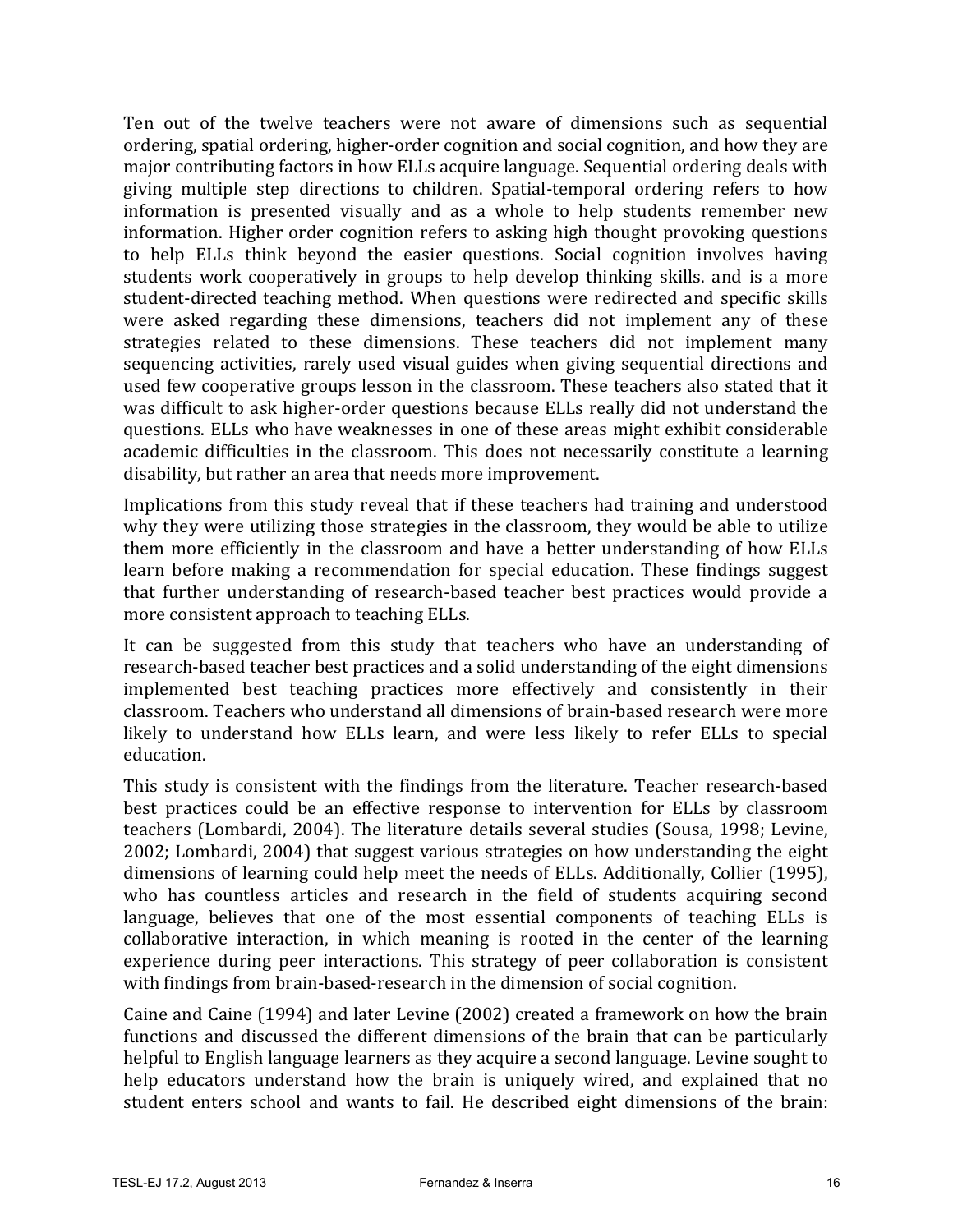attention, memory, language, neuro-motor function, spatial-temporal ordering, sequential ordering, high-order thinking and social cognition. Levine believed that understanding these dimensions can help teachers be more aware of how the whole brain learns, and by understanding each of these dimensions, teachers can help ELLs be successful in the classroom and less likely to refer ELLs to special education. Teachers who implement research-based teacher best practices use these dimension. School districts need to be more aware of the support that ELLs are receiving and prepare training and professional development to those teachers who teach ELLs the majority of the day.

### *Pedagogical Implications*

Results show that administrators and teachers are not prepared for this growing population, and professional development in the areas of language acquisition, acculturation, and brain-based research, and teacher self-efficacy might help teachers understand how ELLs learn. Professional development aimed at teaching teachers about acculturation and how ELLs acculturate into a new learning environment can help mainstream teachers understand the difference between language acquisition and disability. Implementing an effective response to intervention might help districts meet the needs of ELLs in the classroom and decrease the amount of ELLs with Individual Education Plans. Consequently, administrators should consider the following recommendations:

- 1. Provide professional development on acculturation, language acquisition, and brain-based research to all mainstream teachers and support staff.
- 2. Create and review policies and procedures for referrals to Instructional Support Teams to clarify protocols for referring ELLs to Special education.
- 3. Give assistant superintendents guidance to develop in-service preparation of teachers to deal with ELLs in mainstream classes.
- 4. Use primary language assessments to evaluate students with delayed speech or other learning disabilities in cooperation with acculturation assessments.
- 5. Encourage that universities offer pre-service courses to mainstream and secondary teachers on meeting the needs of ELLs, which include all dimensions of acculturation and background on acquiring a second language.
- 6. Consider co-teaching collaboratively with the mainstream teacher as an effective means for meeting the needs of ELLs.

#### *Recommendations for Future Research*

The results of this study reflected a small population. Future research might examine how opinions and viewpoints in a larger population would compare to the smaller one sampled in this study. Future researchers might also wish to re-examine these results with a larger number of teachers and with teachers that have already been trained with brain-based research. We suggest that future researchers:

1. Consider a quantitative study using the interview protocol to create a survey that might be used to uncover other areas, as well as possibly being in a position to generalize to a larger population.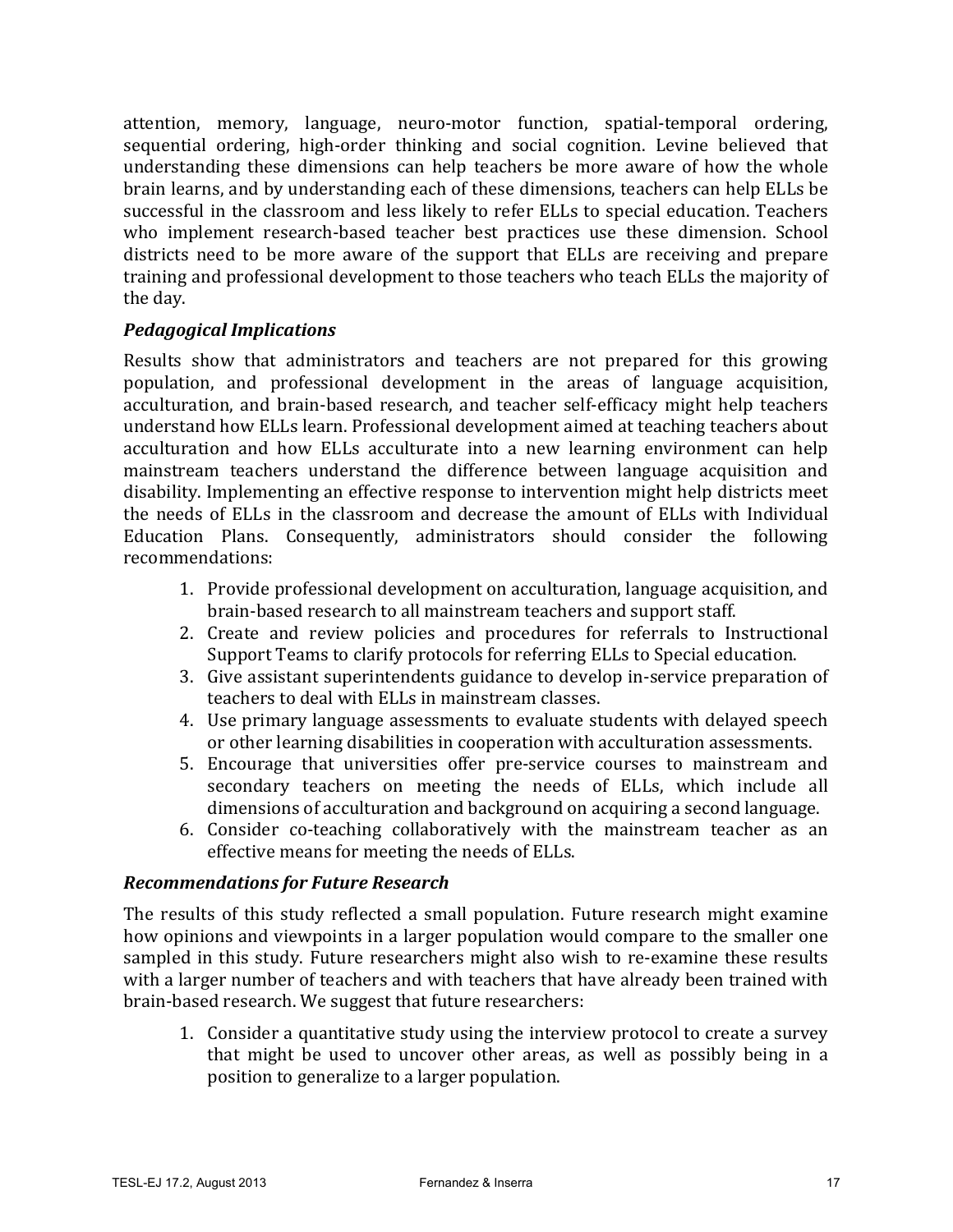- 2. Replicate this study to include the feedback from ESL teachers to provide valuable information regarding how much knowledge ESL teachers actually have regarding academically struggling ELLs.
- 3. Conduct a study of K-5 special education teachers to determine if there are observable differences between ELLs classified and non-ELLs classified with Individual Education Plans.
- 4. Revise the interview protocol to add more questions related to teacher attitudes. Questions might include: How do teachers feel ELLs learn in comparison to native English speaking students who are struggling academically? Do teachers treat ELLs any differently than mainstream students?

## *About the Authors*

**Dr. Nicole Fernandez** received her Doctorate in Education at Dowling College. After beginning her teaching degree she went back to school and became an ESL teacher. She has been teaching for the past ten years. She began teaching as an elementary school teacher at private tutoring institution. She has experience in grades K-12.

**Dr. Albert Inserra** is Associate Professor in the School of Education – Educational Administration, Leadership and Technology at Dowling College. He received his Doctorate in Education at Fordham University, and his M.S. and B.A. at Seton Hall. He teaches professional diploma courses in finance, school governance and the superintendency and doctoral courses in survey research and community relations.

### *References*

Albers, C., Hoffman, A., & Lundahl, C. (2009). Journal coverage of issues related to English Language Learners across student service professions. *School Psychology, 38*(1), 121-134.

All Kinds of Minds (2008). *Using schools attuned to support early intervening services and response to intervention*. Available:http://www.allkindsofmind.org.

Artiles, A.J., Kozleski, E.B., Trent, S.C., Osher, D., & Ortiz, A. (2010). Justifying and explaining disproportionality, 1968-2008: A critique of underlying views of culture. *Exceptional Children, 76*(3), 279-299.

Artiles, A.,& Ortiz, A. (2002). *English language learners with special needs*. Washington, D.C.: Center for Applied Linguistics.

Artiles, A., Rueda, R., Salazar, J., & Higareda, I. (2005). Within-group diversity in minority disproportionate representation: English language learners in urban school districts. *Council of Exceptional Children, 71*(3), 283-300.

Bogdan, R., & Biklen, S. (1998). *Qualitative research for education: An introduction to theory and methods*. Needham Heights, MA: Allyn & Bacon.

Caine, R.N., & Caine, G. (1997). *Education on the edge of possibility*. Alexandria, VA: Association for Supervision and Curriculum.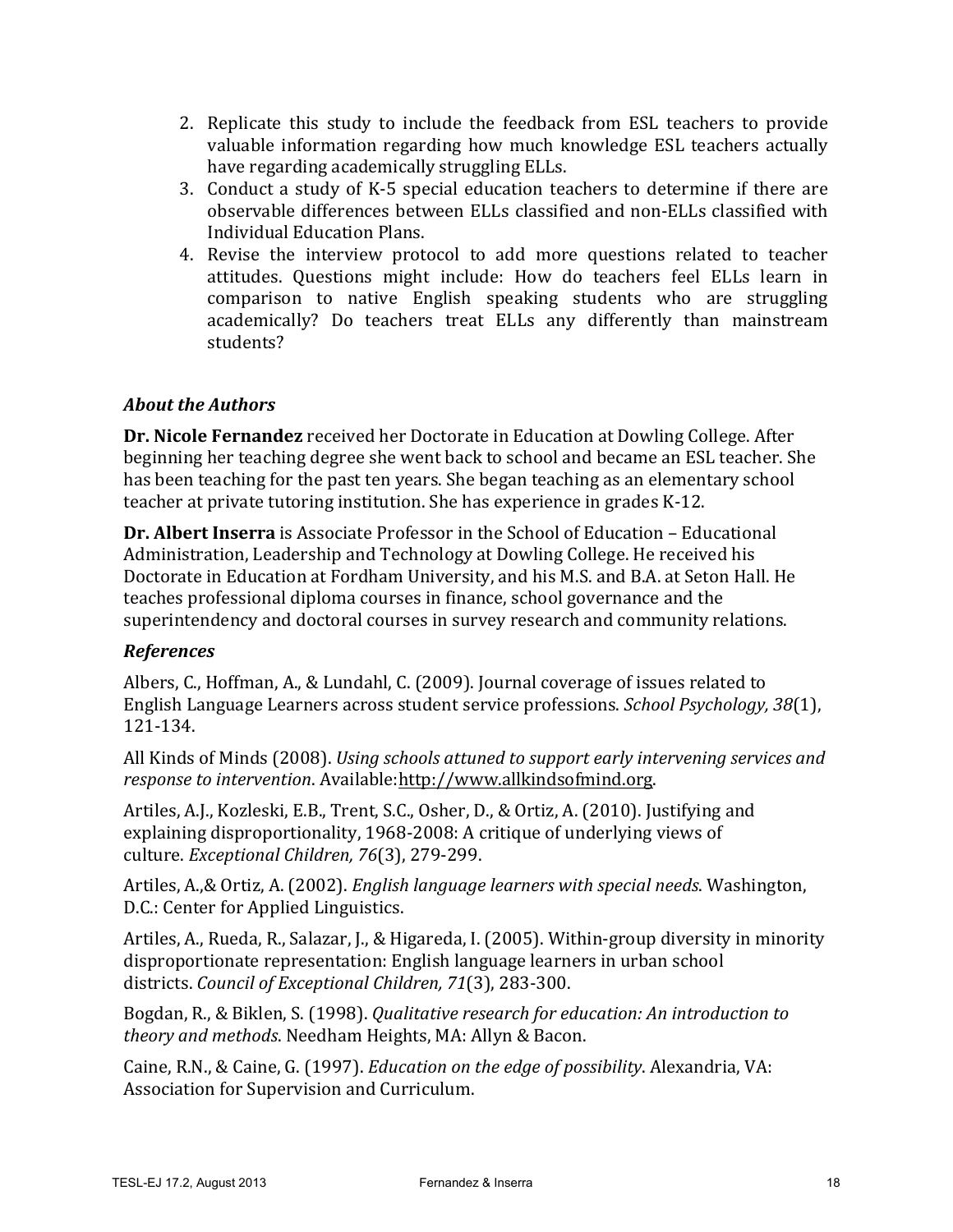Caine, G., Caine, R.N., & Crowell. (1999). *Mind shifts*. Tuscon, AZ: Zephyr Press.

Case, R., & Taylor, S. (2005). Language difference or learning disability? Answers from a linguistic perspective. *The Clearing House, 78*(3), 127-30.

Collier, C. (1999). *Assessment of cognitive style. In cognitive learning strategies for diverse learners. Cross cultural developmental education services*. Ferndale, WA. Retrieved on August 2008 from http://crosscultured.com.

Collier, C. (2004). *Separating difference and disability*. Available: http://www.crosscultured.com.

Coleman, R., & Goldenberg, C. (2010). What does research say about effective practices for English Learners? Part II-Part IV: Academic language proficiency. *Kappa Delta Pi Rec, 46*(2), 60-65.

Collier, V. P. (1995). Acquiring a second language. *National Clearinghouse for Bilingual Education,* 1(4), 1-8.

Collier, V. P., & Thomas, W. P. (2004). The astounding effectiveness of dual language education for all. *NABE Journal of Research and Practice, 2*(1), 1-20.

Corbetta, M., & Shulman, G. (2002). Control of goal-directed and stimulus-driven attention in the brain. *Nature Reviews Neuroscience*, 3, 201-215.

Cowan, N. (1988). Evolving conceptions of memory storage, selective attention and their mutual constraints within the human information processing system. *Psychological Bulletin, 104*(2), 163-191.

Cummins, J. (1984). *Bilingual education and special education: Issues in assessment and pedagogy*. San Diego: College Hill.

Cummins, J. (1997). Cultural and linguistic diversity in education: A mainstream issue? *Educational Review, 49*(2), 105-114.

Cummins, J. (2007). Pedagogies for the poor? Realigning reading instruction for lowincome students with scientifically based reading research. *Educational Research*, 36(9), 564-572.

Cummins, J., Pray, L., & Jimenez, R. (2009). Literacy and English-language learners:  $A$ shifting landscape for students, teachers, researchers, and policy makers/a response to literacy and English language learners: A shifting landscape for students, teachers, researchers, and policy makers. *Educational Researcher*, 38(5), 382-385.

Dehaene, S. (1999). Fitting two languages into one brain. *Brain*, 122, 2201-2208.

Durgunoğlu, A.Y., & Hughes, T. (2010). How prepared are the U.S. pre-service teachers to teach English language learners? *International Journal of Teaching and Learning in Higher Education, 22*(1), 32-41.

Genesee, F. (2000). Brain research: Implications for second language learning. (Rep.No.EDO-FL-00-12). Santa Cruz, CA: *Office of Educational Research and improvement*, Washington, D.C.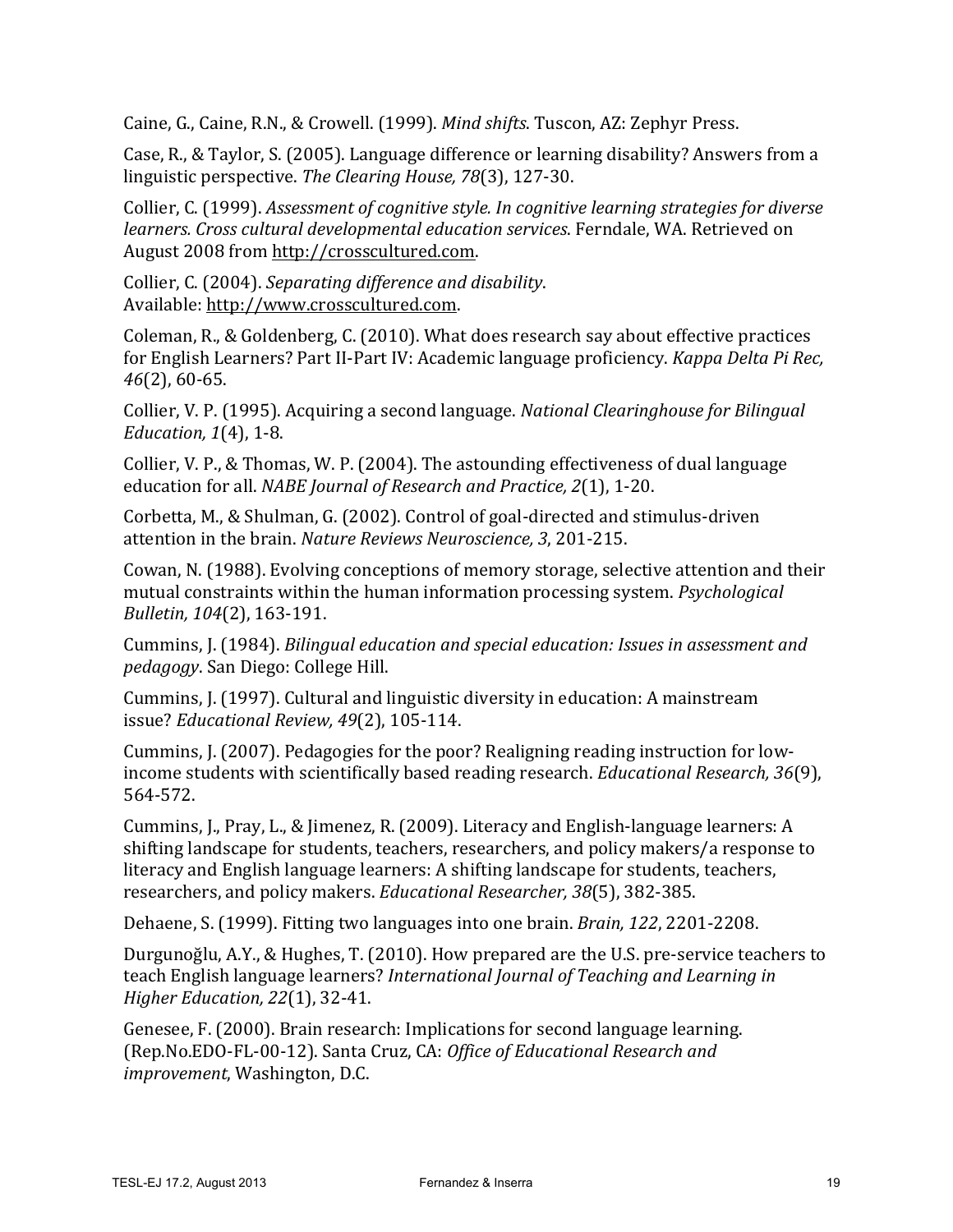Genesee,  $F_{n}$ , & Lindholm-Leary, K. (in press). The education of English language learners. In K. Harris, S. Graham, & T. Urdan (Eds.), *APA Educational Psychology Handbook*. Washington, DC: APA Books.

Genesee, F., & Mendelson, M. (2007). Bilingual children's repairs of breakdowns in communication. *Child Language, 34*,159-174.

Gunderson, L., & Siegel, L. (2001). The evils of the use of IQ tests to define learning disabilities in first- and second-language learners. *Reading Teacher*, 55 (1), 48-55.

Hardin, B., Roach-S.M., & Peisner-Feinberg, E. (2007). Special education referral, evaluation, and placement practices for preschool English Language Learners. *Journal of Research in Childhood Education, 22*(1), 39-54.

Hart, J. (2009). Strategies for culturally and linguistically diverse students with special needs. *Preventing School Failure, 53*(3), 197-206.

Harry, B., & Klinger, J. (2007). Discarding the deficit model. *Educational Leadership*, *64*(5), 16–21.

Haughey, J. (2002). Impact of phonological working memory on English as a Second Language students' vocabulary learning. *McNair Scholars Journal, 6*(1), 56-63.

Hawkins, V. (2009). Barriers to implementing differentiation lack of confidence, efficacy and perseverance. *The New England Reading Association Journal, 44*(22), 11-16.

Haworth, P. (2008). Crossing borders to teach English language learners. Teachers and teaching: theory and practice, *The Handbook of Teaching and Learning a Second Language, 14*,(5-6), 411-430.

Healy, K., Vanderwood, M., & Edelston, D. (2005). Early literacy interventions for English language learners: support for an RTI model. *The California School Psychologist*, 10, 55-63.

Hernandez, A. E, Martinez, A., & Kohnert, K. (2000). In search of the language switch: *Brain and Language, 73*,421-431.

Hopstock, P.J., & Stephenson, T.G. (2003). *Native language of LEP students*. Available: www.devassoc.com/pdfs/lep\_st1.pdf.

Karabenick, S. A., & Clemens Noda, P. A. (2004). Professional development implications of teachers' beliefs and attitudes towards English language learners. *Bilingual Research Journal, 28*(1), 55-75.

Kaufman, S., & Sawyer, B. (2004). Primary-grade teachers' self-efficacy beliefs, attitudes toward teaching and discipline and teaching practices in relation to the Responsive Classroom Approach. *The Elementary School Journal, 104*(4), 321-342.

Kohnert, K., Yim, D., Nett, K., Kan, P., Duran, L. (2005) Intervention with linguistically diverse preschool children: A focus on developing home language(s). *Language, Speech, and Hearing Services In Schools*, 251-263.

Krashen, S. (1981). *Second language acquisition and second language learning*. Available:http://www.skkrashen.com/SL\_Acquistion\_andLearning/index.html.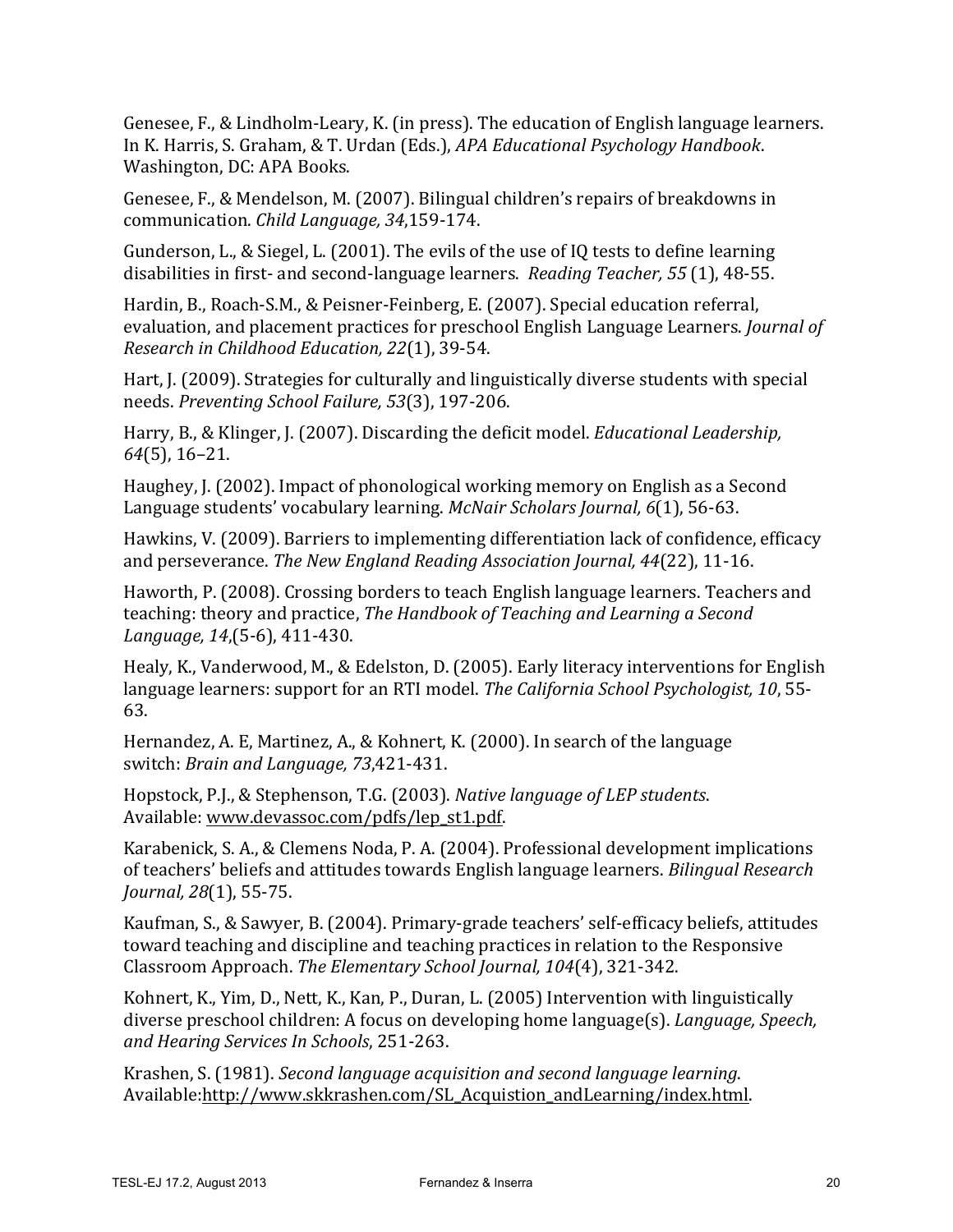Levine, M. (2002). *The myth of laziness*. New York: Simon and Schuster.

Levine, M. & Barringer, D. (2008). Brain-based research helps to identify and treat slow learners. *Education Digest: Essential Readings Condensed for Quick Review, 73*(9).

Lombardi, J. (2008). Beyond learning styles: brain-based research and English language learners. *The Clearing House, 81*,219-22.

Lombardi, J. (2004). *Practical ways brain-based research applies to ESL learners*. Available: http://iteslj.org/Articles/Lombardi-BrainResearch.html.

Lopez, F. (2009). Developmental considerations and acculturation of children. *Hispanic Journal of Behavioral Sciences, 31*(1), 57-72.

Madrazo, LaMoine, L, &Motz, G. (2005). Brain research: Implications to diverse learners. *Science Educator, 14*(1), 56-60.

McCloskey, M. (2002). President's message: No child left behind. *TESOL Matters, 12*(4). Available:http://www.tesol.org/pubs/articles/2002/tm12-4-04.html.

McCormick, D. (2000/2001). Look before you leap: Concerns about "brain-based" products and approaches. *Childhood Education, 77*(2).

McGlothlin, D. (1997). A child's first steps in language learning. *The Internet TESL Journal, III,* 10. Available: http://iteslj.org/Articles/McGlothlin-ChildLearn.html.

McKeon, D. (1994). When Meeting "Common" Standards Is Uncommonly Difficult. *Educating for Diversity, 51*(8), 45-49.

Minds, A.K. (2005). *The Schools Attuned Program: New York City Educator Implementation Survey*: Research, Program and Information Department.

Orfield, G., & Lee, C. (2007). *Historic reversals, accelerating resegregation, and the need for new integration strategies.* Los Angeles: The Civil Right Project.

Orosco, M. I., & Klingner, J. (2010). One schools implementation of RTI with English language learners: Referring into RTI. *Journal of Learning Disabilities, 43*(3), 269-288.

Ortiz, A. (2001). English language learners with special needs: Effective Instructional strategies. *Cal Digest, EDO-FL-01-08*

Patton, M. Q. (1990). *Qualitative evaluation and research methods* (2nd ed.). Newbury Park, CA: Sage.

Rinaldi, C., & Samson, J. (2008). English language learners and Response to Intervention: Referral Considerations. *Teaching Exceptional Children, 40*(5), 6-14.

Samson, J., & Lesaux, N. (2009). Language-minority learners in special education. Rates and predictors of identification for services. *Journal of Learning Disability, 43*(2), 148-162.

Sanchez, M.T., Parker, C., Akbayin, B., &McTigue, A. (2010). *Processes and challenges in identifying learning disabilities among students who are English language learners in there New York State districts*. (Issues & Answers Report, REL 2010–No. 085).